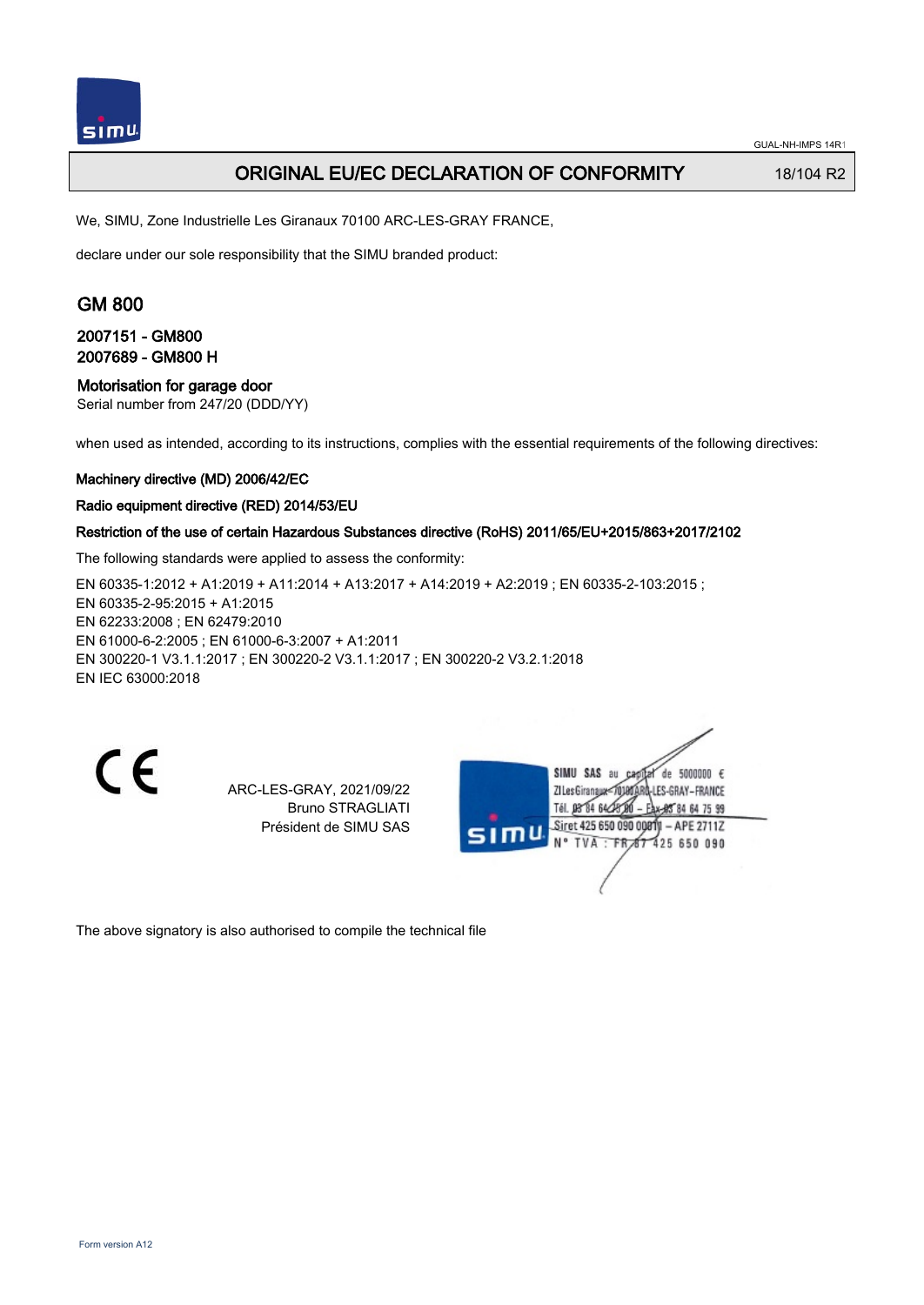

# ORIGINAL EU/EC DECLARATION OF CONFORMITY DECLARATION EU/CE DE CONFORMITE ORIGINALE

18/104 R2

We, SIMU, Zone Industrielle Les Giranaux 70100 ARC-LES-GRAY FRANCE, Nous,

declare under our sole responsibility that the SIMU branded product: declarons sous notre seule responsabilité que le produit de marque SIMU

# GM 800

## 2007151 - GM800 2007689 - GM800 H

### Motorisation for garage door

Motorisations de porte de garage

Serial number from 247/20 (DDD/YY) Numéro de série à partir de

when used as intended, according to its instructions, complies with the essential requirements of the following directives: utilisé, selon l'usage prévu, comme décrit dans son manuel d'utilisation, est conforme aux exigences essentielles des directives suivantes

### Machinery directive (MD) 2006/42/EC

Directive Machine 2006/42/EC

### Radio equipment directive (RED) 2014/53/EU

Directive sur les équipements radio 2014/53/EU

### Restriction of the use of certain Hazardous Substances directive (RoHS) 2011/65/EU+2015/863+2017/2102

Directive RoHS 2011/65/EU+2015/863+2017/2102

The following standards were applied to assess the conformity: Les normes de référence suivantes ont été appliquées pour évaluer la conformité

EN 60335-1:2012 + A1:2019 + A11:2014 + A13:2017 + A14:2019 + A2:2019 ; EN 60335-2-103:2015 ; EN 60335‑2‑95:2015 + A1:2015 EN 62233:2008 ; EN 62479:2010 EN 61000‑6‑2:2005 ; EN 61000‑6‑3:2007 + A1:2011 EN 300220‑1 V3.1.1:2017 ; EN 300220‑2 V3.1.1:2017 ; EN 300220‑2 V3.2.1:2018 EN IEC 63000:2018

C E

ARC-LES-GRAY, 2021/09/22 Bruno STRAGLIATI Président de SIMU SAS

SIMU SAS au de 5000000  $\epsilon$ ZI Les Giranaux<sup>2</sup> ES-GRAY-FRANCE Tél. 08 84 64 2 64 75 99 Siret 425 650 090 00811  $-$  APF 27117 125 650 090

The above signatory is also authorised to compile the technical file

La personne signataire ci-dessus est aussi celle autorisée à constituer le dossier technique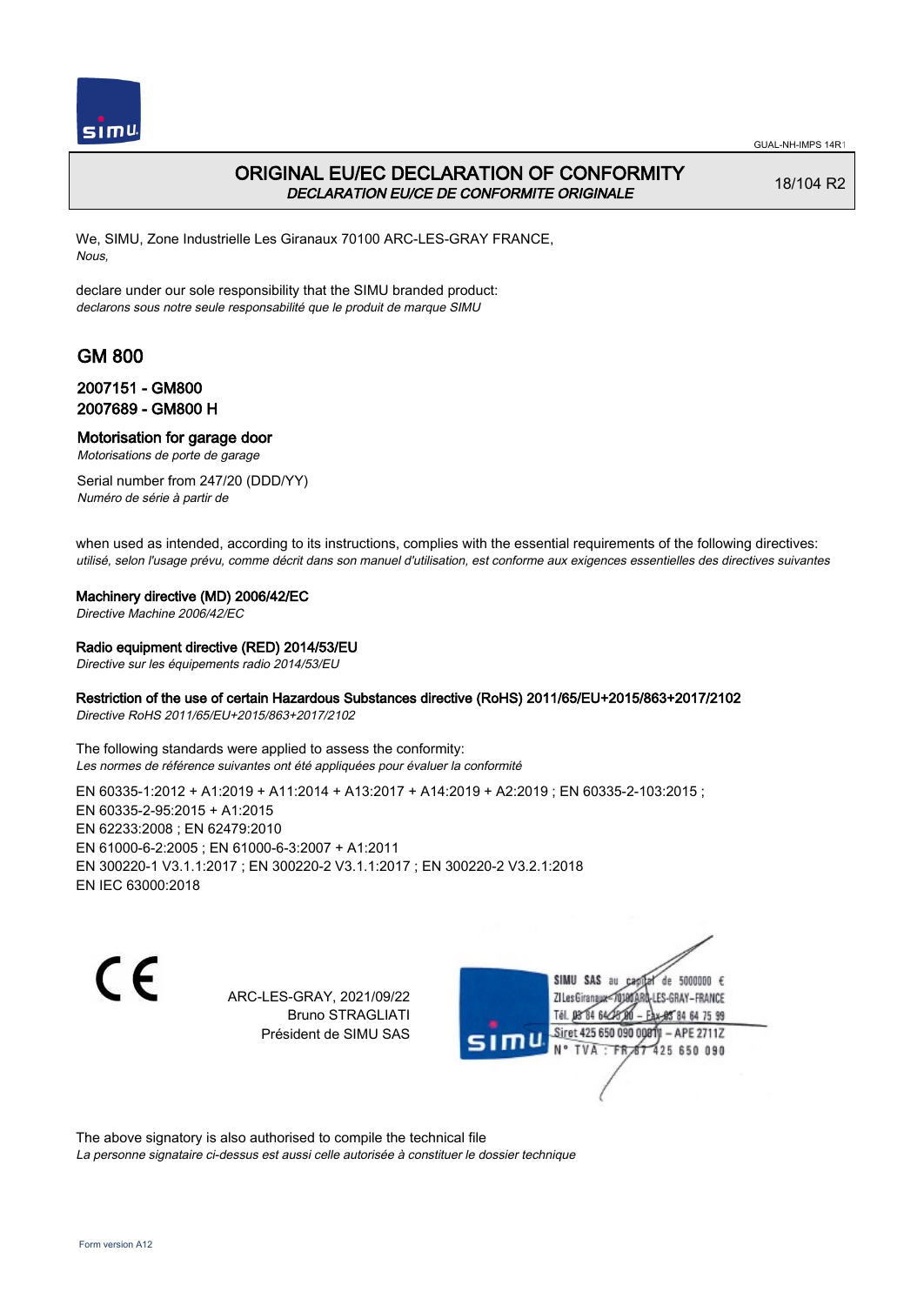

# ORIGINAL EU/EC DECLARATION OF CONFORMITY ORIGINAL EU/EG-KONFORMITÄTSERKLÄRUNG

18/104 R2

We, SIMU, Zone Industrielle Les Giranaux 70100 ARC-LES-GRAY FRANCE, Wir,

declare under our sole responsibility that the SIMU branded product: erklären unter unserer alleinigen Verantwortung, dass das mit der Marke SIMU versehene Produkt

# GM 800

## 2007151 - GM800 2007689 - GM800 H

### Motorisation for garage door

Motorisierung für ein Garagentor

Serial number from 247/20 (DDD/YY) Seriennummer ab

when used as intended, according to its instructions, complies with the essential requirements of the following directives: den einschlägigen Bestimmungen der folgenden Richtlinien entspricht, wenn es nach den Anweisungen des Herstellers bestimmungsgemäß verwendet wird

### Machinery directive (MD) 2006/42/EC

Maschinenrichtlinie 2006/42/EC

### Radio equipment directive (RED) 2014/53/EU

Funkanlagen-Richtlinie 2014/53/EU

#### Restriction of the use of certain Hazardous Substances directive (RoHS) 2011/65/EU+2015/863+2017/2102

RoHS-Richtlinie 2011/65/EU+2015/863+2017/2102

The following standards were applied to assess the conformity: Die Konformität wird durch die Einhaltung folgender Normen nachgewiesen

EN 60335-1:2012 + A1:2019 + A11:2014 + A13:2017 + A14:2019 + A2:2019 ; EN 60335-2-103:2015 ;

EN 60335‑2‑95:2015 + A1:2015 EN 62233:2008 ; EN 62479:2010 EN 61000‑6‑2:2005 ; EN 61000‑6‑3:2007 + A1:2011 EN 300220‑1 V3.1.1:2017 ; EN 300220‑2 V3.1.1:2017 ; EN 300220‑2 V3.2.1:2018 EN IEC 63000:2018

C E

ARC-LES-GRAY, 2021/09/22 Bruno STRAGLIATI Président de SIMU SAS

de 5000000  $\epsilon$ SIMU SAS au ZI Les Giranauxe LES-GRAY-FRANCE Tél. 08 84 64 24 95 84 64 75 99 Siret 425 650 090 00811 - APE 2711Z **TVA: FR** 425 650 090

The above signatory is also authorised to compile the technical file

Die oben genannte Person ist auch bevollmächtigt, die relevanten technischen Unterlagen zusammenzustellen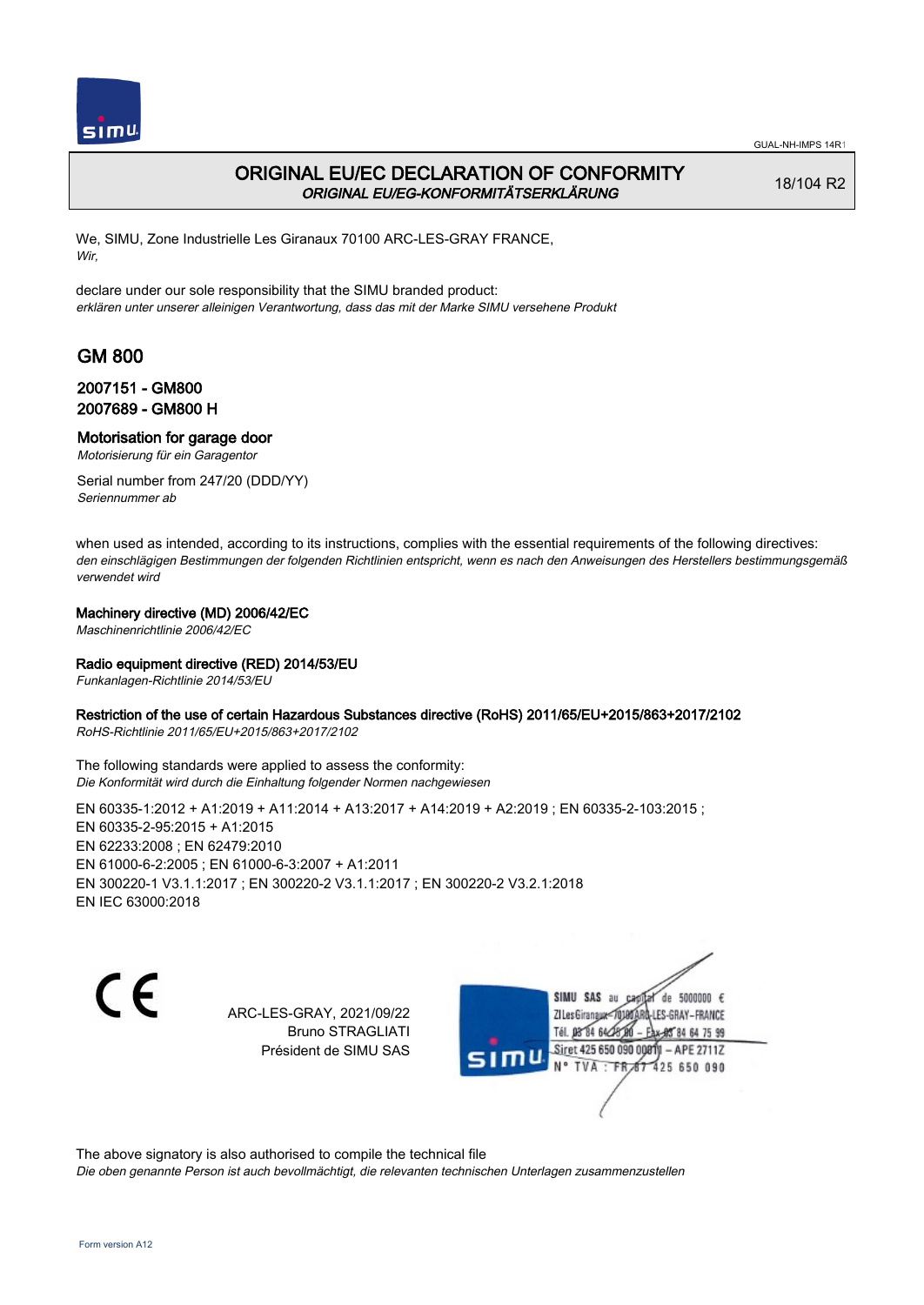

# ORIGINAL EU/EC DECLARATION OF CONFORMITY DECLARACIÓN UE/CE DE CONFORMIDAD ORIGINAL

18/104 R2

We, SIMU, Zone Industrielle Les Giranaux 70100 ARC-LES-GRAY FRANCE, Nosotros,

declare under our sole responsibility that the SIMU branded product: declaramos bajo nuestra única responsabilidad, que los productos de la marca SIMU

# GM 800

## 2007151 - GM800 2007689 - GM800 H

### Motorisation for garage door

motorización de puerta de garaje

Serial number from 247/20 (DDD/YY) número de serie a partir de

when used as intended, according to its instructions, complies with the essential requirements of the following directives: cuando se utilizan según el uso previsto, de conformidad con sus instrucciones, cumplen con los requisitos esenciales de las siguientes directivas

### Machinery directive (MD) 2006/42/EC

Directiva "Máquinas" 2006/42/EC

### Radio equipment directive (RED) 2014/53/EU

Directiva equipos radioeléctricos 2014/53/EU

#### Restriction of the use of certain Hazardous Substances directive (RoHS) 2011/65/EU+2015/863+2017/2102

Directiva RoHS 2011/65/EU+2015/863+2017/2102

The following standards were applied to assess the conformity: Las siguientes normas de referencia han sido aplicadas para evaluar la conformidad

EN 60335-1:2012 + A1:2019 + A11:2014 + A13:2017 + A14:2019 + A2:2019 ; EN 60335-2-103:2015 ;

EN 60335‑2‑95:2015 + A1:2015 EN 62233:2008 ; EN 62479:2010 EN 61000‑6‑2:2005 ; EN 61000‑6‑3:2007 + A1:2011 EN 300220‑1 V3.1.1:2017 ; EN 300220‑2 V3.1.1:2017 ; EN 300220‑2 V3.2.1:2018 EN IEC 63000:2018

C E

ARC-LES-GRAY, 2021/09/22 Bruno STRAGLIATI Président de SIMU SAS

de 5000000  $\epsilon$ SIMU SAS au ZI Les Giranaux<sup>2</sup> LES-GRAY-FRANCE Tél. 08 84 64 24 95 84 64 75 99 Siret 425 650 090 00811 - APE 2711Z  $TVA : FRAT$ 425 650 090

The above signatory is also authorised to compile the technical file el firmante, anteriormente mencionado tambien esta facultado para elaborar el expediente tecnico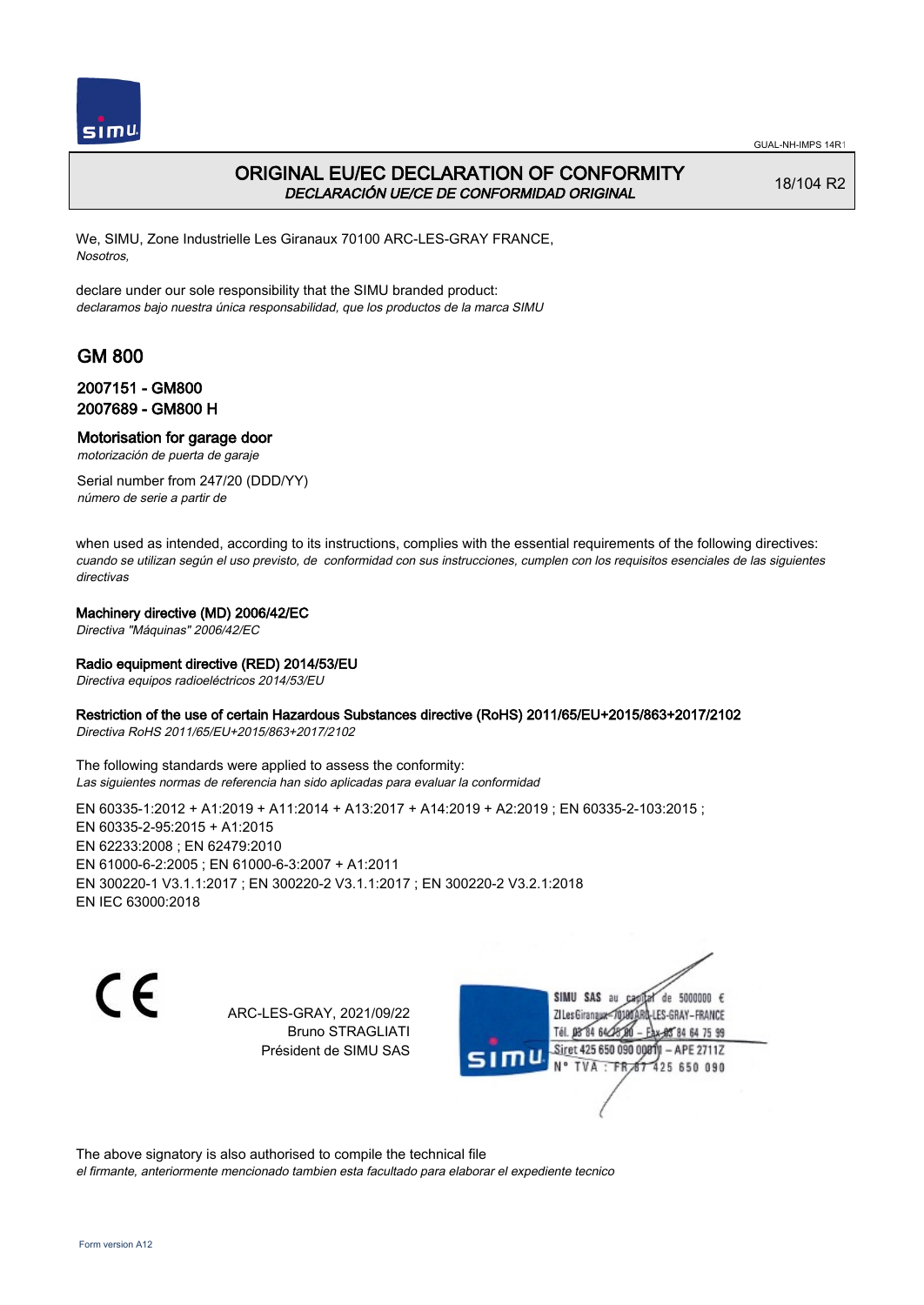

## ORIGINAL EU/EC DECLARATION OF CONFORMITY DICHIARAZIONE DI CONFORMITÀ UE/CE ORIGINALE

18/104 R2

We, SIMU, Zone Industrielle Les Giranaux 70100 ARC-LES-GRAY FRANCE, Noi,

declare under our sole responsibility that the SIMU branded product: dichiariamo sotto la nostra esclusiva responsabilità che l'appareccho di marca SIMU

# GM 800

### 2007151 - GM800 2007689 - GM800 H

#### Motorisation for garage door

Motorizzazione di porta di garage

Serial number from 247/20 (DDD/YY) Numero di serie a partire da

when used as intended, according to its instructions, complies with the essential requirements of the following directives: se utilizzato secondo l'uso previsto, come descritto nel suo manuale d'istruzioni, è conforme ai requisiti essenziali delle seguenti Direttive

#### Machinery directive (MD) 2006/42/EC

Direttiva Macchine 2006/42/EC

#### Radio equipment directive (RED) 2014/53/EU

Direttiva apparecchiature radio 2014/53/EU

#### Restriction of the use of certain Hazardous Substances directive (RoHS) 2011/65/EU+2015/863+2017/2102

Direttiva RoHS 2011/65/EU+2015/863+2017/2102

The following standards were applied to assess the conformity: I seguenti standard di riferimento sono stati applicati per ottenere la conformità

EN 60335-1:2012 + A1:2019 + A11:2014 + A13:2017 + A14:2019 + A2:2019 ; EN 60335-2-103:2015 ; EN 60335‑2‑95:2015 + A1:2015 EN 62233:2008 ; EN 62479:2010 EN 61000‑6‑2:2005 ; EN 61000‑6‑3:2007 + A1:2011 EN 300220‑1 V3.1.1:2017 ; EN 300220‑2 V3.1.1:2017 ; EN 300220‑2 V3.2.1:2018 EN IEC 63000:2018

CE

ARC-LES-GRAY, 2021/09/22 Bruno STRAGLIATI Président de SIMU SAS

SIMU SAS au de 5000000  $\epsilon$ ZI Les Giranaux<sup>2</sup> ES-GRAY-FRANCE Tél. 08 84 64 2 64 75 99 Siret 425 650 090 00811  $-$  APF 27117 125 650 090

The above signatory is also authorised to compile the technical file Il firmatario è inoltre autorizzato a costituire il fascicolo tecnico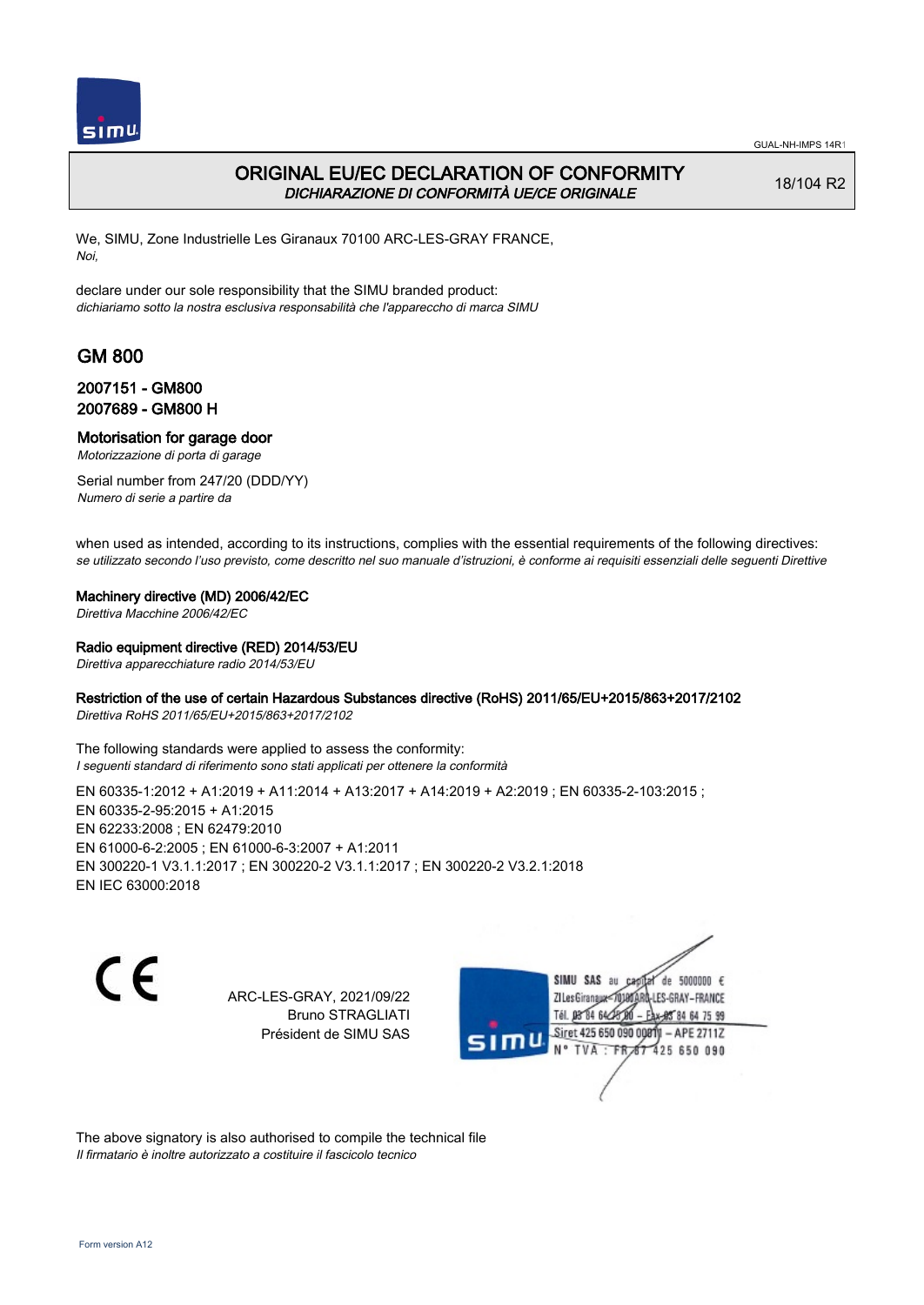

# ORIGINAL EU/EC DECLARATION OF CONFORMITY ОРИГИНАЛНА EU/EC ДЕКЛАРАЦИЯ ЗА СЪОТВЕТСТВИЕ

18/104 R2

We, SIMU, Zone Industrielle Les Giranaux 70100 ARC-LES-GRAY FRANCE, Ние,

declare under our sole responsibility that the SIMU branded product: декларираме на своя лична отговорност, че продукт с търговска марка SIMU

# GM 800

## 2007151 - GM800 2007689 - GM800 H

### Motorisation for garage door

Моторизация за гаражни врани

Serial number from 247/20 (DDD/YY) сериен номер от

when used as intended, according to its instructions, complies with the essential requirements of the following directives: когато се използва съобразно предназначението си и в съответствие с инструкциите е в съответствие с основните изисквания на следните директиви

### Machinery directive (MD) 2006/42/EC

Машинна директива 2006/42/EC

### Radio equipment directive (RED) 2014/53/EU

Директива за радио оборудване 2014/53/EU

### Restriction of the use of certain Hazardous Substances directive (RoHS) 2011/65/EU+2015/863+2017/2102

RoHS Директива относно ограничението на употребата на определени опасни вещества в електрическото и електронното оборудване 2011/65/EU+2015/863+2017/2102

The following standards were applied to assess the conformity: Следните референтни стандарти са приложени за оценяване на съответствието

EN 60335-1:2012 + A1:2019 + A11:2014 + A13:2017 + A14:2019 + A2:2019 ; EN 60335-2-103:2015 ; EN 60335‑2‑95:2015 + A1:2015 EN 62233:2008 ; EN 62479:2010 EN 61000‑6‑2:2005 ; EN 61000‑6‑3:2007 + A1:2011 EN 300220‑1 V3.1.1:2017 ; EN 300220‑2 V3.1.1:2017 ; EN 300220‑2 V3.2.1:2018 EN IEC 63000:2018

CE

ARC-LES-GRAY, 2021/09/22 Bruno STRAGLIATI Président de SIMU SAS



The above signatory is also authorised to compile the technical file Гоеподписващия също е упълномощен да съставя техническо досие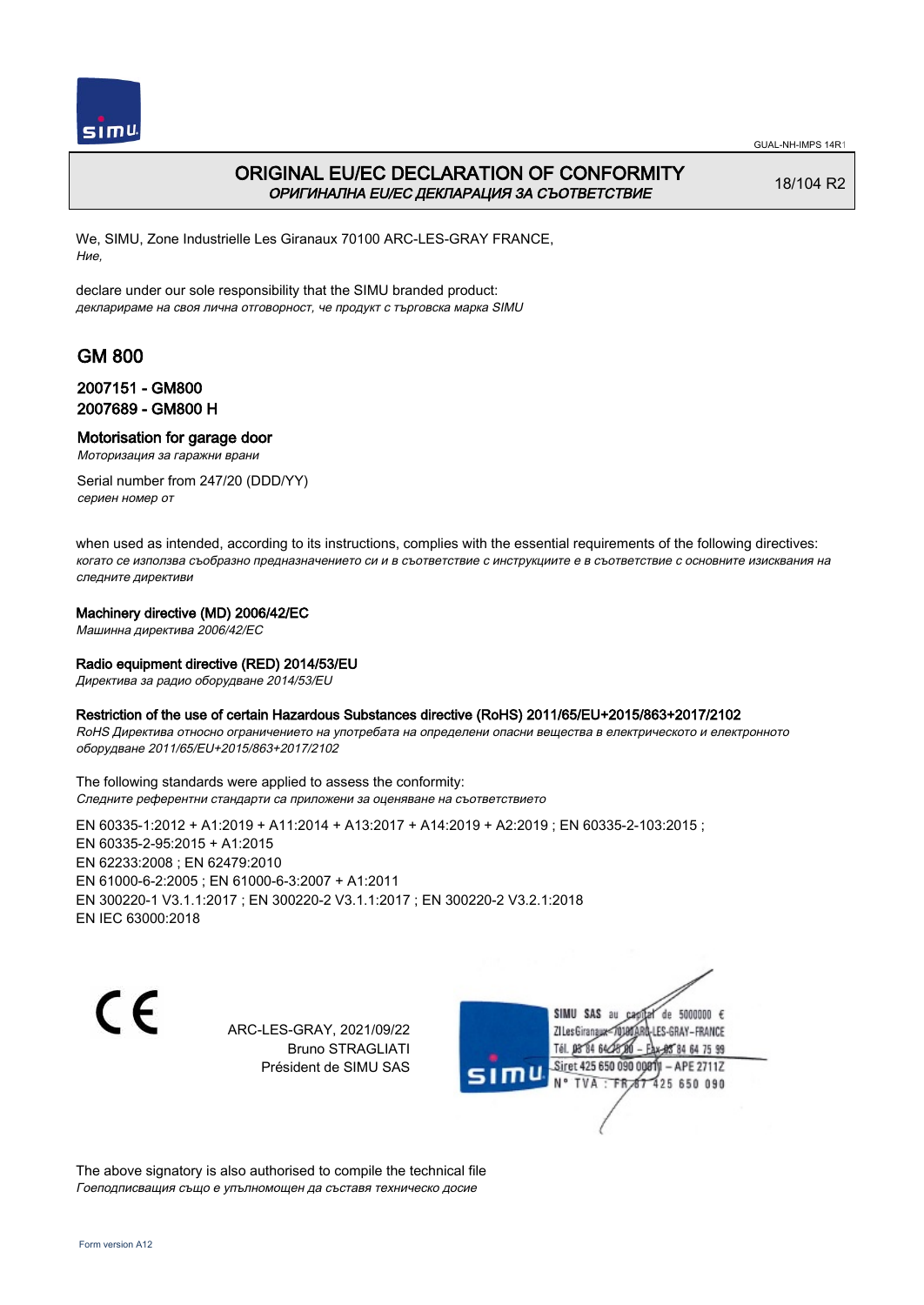

# ORIGINAL EU/EC DECLARATION OF CONFORMITY ORIGINÁLNÍ EU/ES PROHLÁŠENÍ O SHODĚ

18/104 R2

We, SIMU, Zone Industrielle Les Giranaux 70100 ARC-LES-GRAY FRANCE, My,

declare under our sole responsibility that the SIMU branded product: prohlašujeme na svou výlučnou odpovědnost, že výrobek značky SIMU

# GM 800

## 2007151 - GM800 2007689 - GM800 H

Motorisation for garage door

Pohon pro garážová vrata

Serial number from 247/20 (DDD/YY) Sériové číslo od

when used as intended, according to its instructions, complies with the essential requirements of the following directives: pokud je používán v souladu s účelem použití a s návodem, splňuje základní požadavky těchto směrnic

### Machinery directive (MD) 2006/42/EC

Směrnice o strojních zařízeních 2006/42/EC

### Radio equipment directive (RED) 2014/53/EU

Směrnice o dodávání rádiových zařízení na trh 2014/53/EU

### Restriction of the use of certain Hazardous Substances directive (RoHS) 2011/65/EU+2015/863+2017/2102

Směrnice o omezení používání některých nebezpečných látek v elektrických a elektronických zařízeních 2011/65/EU+2015/863+2017/2102

The following standards were applied to assess the conformity: Pro posouzení shody byly použity následující normy

EN 60335-1:2012 + A1:2019 + A11:2014 + A13:2017 + A14:2019 + A2:2019 ; EN 60335-2-103:2015 ; EN 60335‑2‑95:2015 + A1:2015 EN 62233:2008 ; EN 62479:2010 EN 61000‑6‑2:2005 ; EN 61000‑6‑3:2007 + A1:2011 EN 300220‑1 V3.1.1:2017 ; EN 300220‑2 V3.1.1:2017 ; EN 300220‑2 V3.2.1:2018 EN IEC 63000:2018

 $\epsilon$ 

ARC-LES-GRAY, 2021/09/22 Bruno STRAGLIATI Président de SIMU SAS

de 5000000  $\epsilon$ SIMU SAS au ZI Les Giranaux< ES-GRAY-FRANCE Tél. 08 84 64 2 64 75 99 Siret 425 650 090 00811  $-$  APF 27117 125 650 090

The above signatory is also authorised to compile the technical file Výše uvedená osoba je také osoba pověřená sestavením technické dokumentace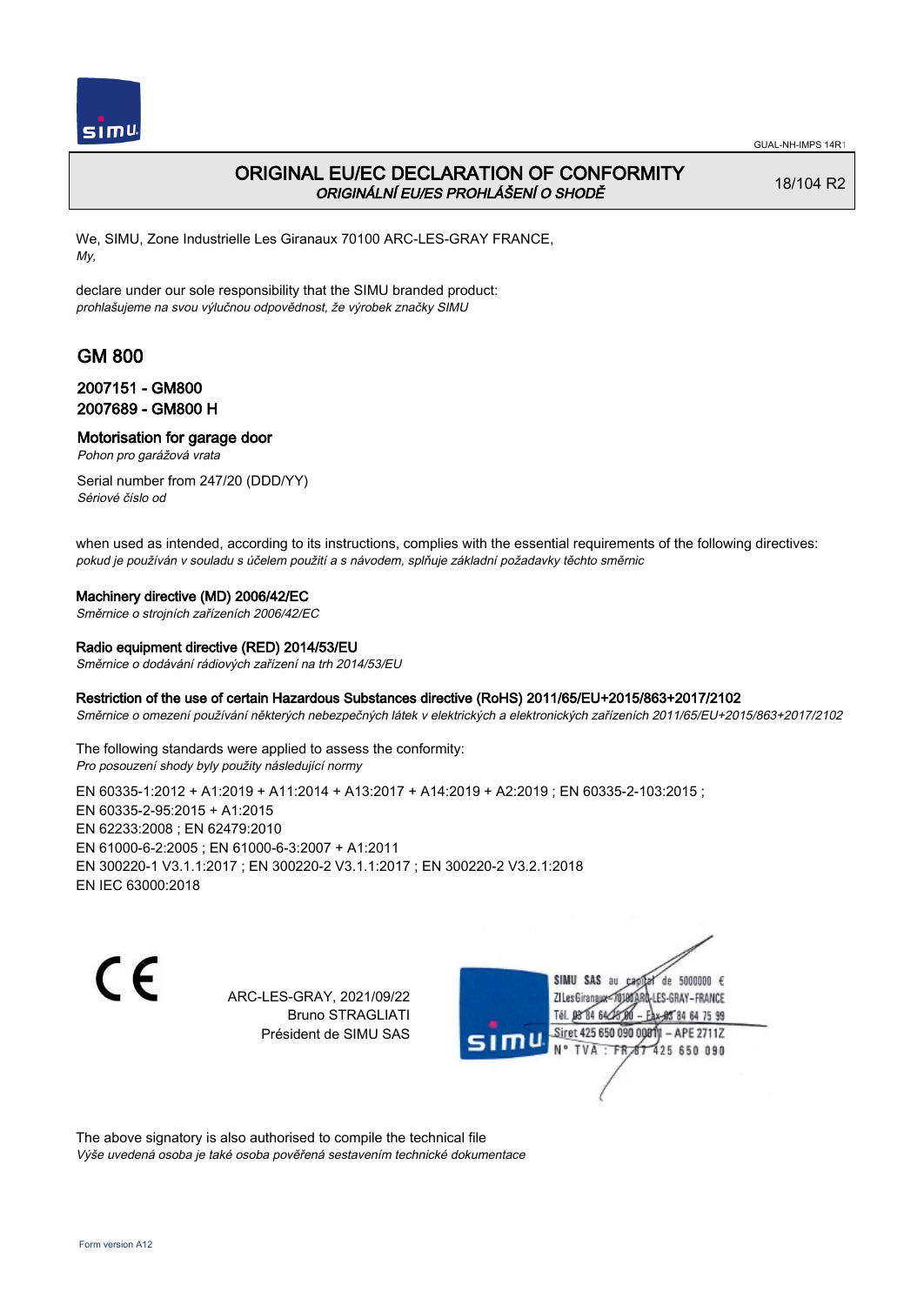

# ORIGINAL EU/EC DECLARATION OF CONFORMITY ORIGINAL EU/EF-OVERENSSTEMMELSESERKLÆRING

18/104 R2

We, SIMU, Zone Industrielle Les Giranaux 70100 ARC-LES-GRAY FRANCE, Vi,

declare under our sole responsibility that the SIMU branded product: erklærer som eneansvarlige, at SIMU mærkede produkter

# GM 800

## 2007151 - GM800 2007689 - GM800 H

## Motorisation for garage door

Motorisering af garageporte

Serial number from 247/20 (DDD/YY) serienummer fra

when used as intended, according to its instructions, complies with the essential requirements of the following directives: når det anvendes efter hensigten, efter dennes instrukser, overholder kravene i følgende direktiver

### Machinery directive (MD) 2006/42/EC

Maskindirektivet 2006/42/EC

### Radio equipment directive (RED) 2014/53/EU

Radioudstyrsdirektivet 2014/53/EU

### Restriction of the use of certain Hazardous Substances directive (RoHS) 2011/65/EU+2015/863+2017/2102

RoHS direktiv 2011/65/EU+2015/863+2017/2102

The following standards were applied to assess the conformity: Referencestandarderne der følger blev anvendt til at vurdere overholdelsen

EN 60335-1:2012 + A1:2019 + A11:2014 + A13:2017 + A14:2019 + A2:2019 ; EN 60335-2-103:2015 ; EN 60335‑2‑95:2015 + A1:2015 EN 62233:2008 ; EN 62479:2010 EN 61000‑6‑2:2005 ; EN 61000‑6‑3:2007 + A1:2011 EN 300220‑1 V3.1.1:2017 ; EN 300220‑2 V3.1.1:2017 ; EN 300220‑2 V3.2.1:2018 EN IEC 63000:2018

 $\epsilon$ 

ARC-LES-GRAY, 2021/09/22 Bruno STRAGLIATI Président de SIMU SAS

SIMU SAS au de 5000000  $\epsilon$ ZI Les Giranaux< ES-GRAY-FRANCE Tél. 08 84 64 2 64 75 99 Siret 425 650 090 00811  $-$  APF 27117 125 650 090

The above signatory is also authorised to compile the technical file Personen nævnt ovenfor er også godkendt til at udarbejde det tekniske dossier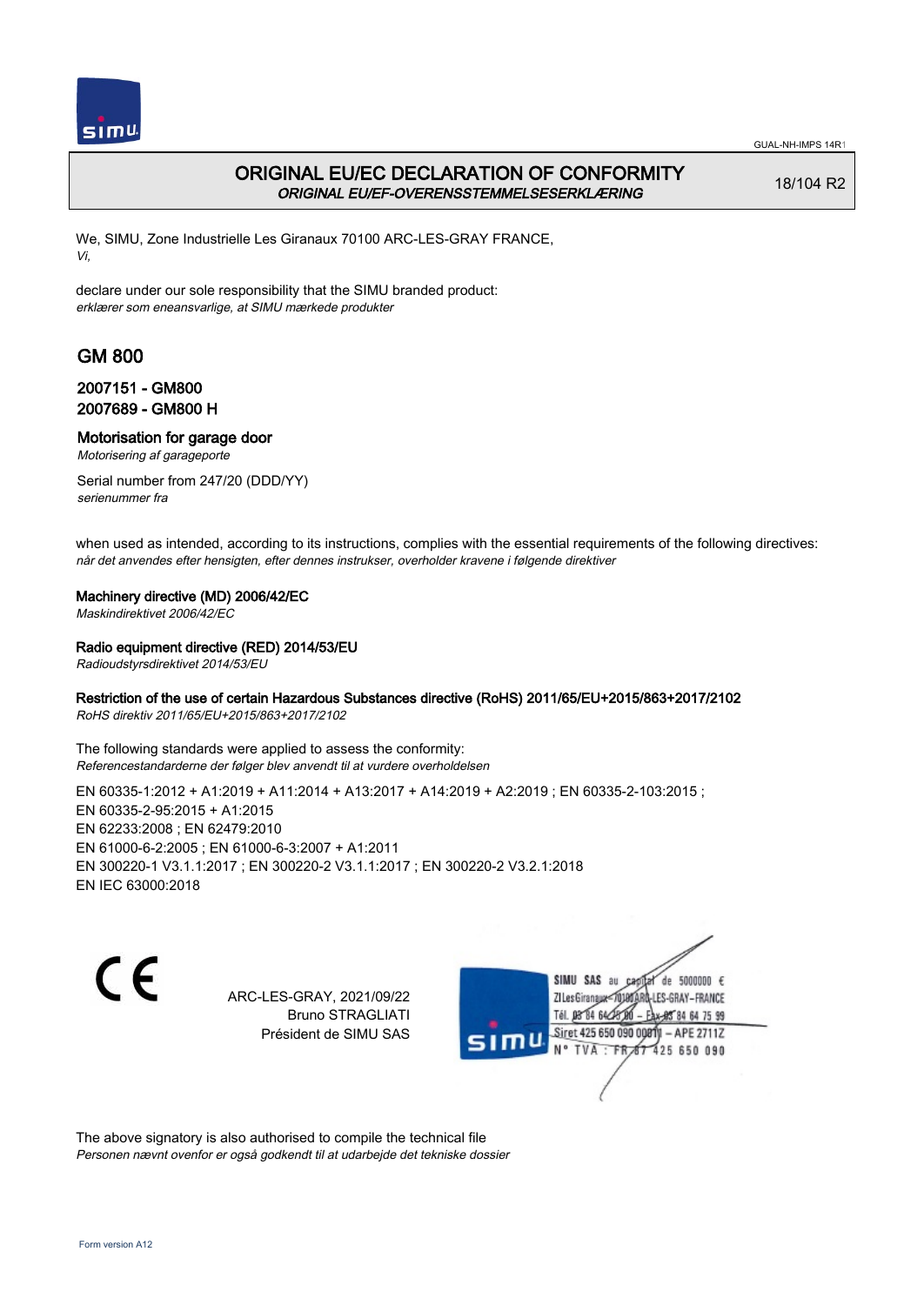

# ORIGINAL EU/EC DECLARATION OF CONFORMITY EL/EK VASTAVUSDEKLARATSIOON

18/104 R2

We, SIMU, Zone Industrielle Les Giranaux 70100 ARC-LES-GRAY FRANCE, Meie,

declare under our sole responsibility that the SIMU branded product: kinnitame kogu vastutusega, et SIMU kaubamärgiga tooted

# GM 800

## 2007151 - GM800 2007689 - GM800 H

### Motorisation for garage door

Garaažiuste motoriseerimine

Serial number from 247/20 (DDD/YY) Seerianumber alates

when used as intended, according to its instructions, complies with the essential requirements of the following directives: kui kasutatakse eesmärgipäraselt ja juhiste kohaselt, vastavad käesoleva direktiivi põhinõuetele

### Machinery directive (MD) 2006/42/EC

Masinate direktiiv 2006/42/EC

#### Radio equipment directive (RED) 2014/53/EU

Direktiiv raadioseadmete turul kättesaadavuse kohta 2014/53/EU

#### Restriction of the use of certain Hazardous Substances directive (RoHS) 2011/65/EU+2015/863+2017/2102

RoHs direktiiv ohtlike ainete kasutamise piirangute kohta elektri- ja elektroonikaseadmetes 2011/65/EU+2015/863+2017/2102

The following standards were applied to assess the conformity: Vastavusdeklaratsiooni hindamiseks kasutatakse järgmisi standardeid

EN 60335-1:2012 + A1:2019 + A11:2014 + A13:2017 + A14:2019 + A2:2019 ; EN 60335-2-103:2015 ; EN 60335‑2‑95:2015 + A1:2015 EN 62233:2008 ; EN 62479:2010 EN 61000‑6‑2:2005 ; EN 61000‑6‑3:2007 + A1:2011 EN 300220‑1 V3.1.1:2017 ; EN 300220‑2 V3.1.1:2017 ; EN 300220‑2 V3.2.1:2018 EN IEC 63000:2018

 $\epsilon$ 

ARC-LES-GRAY, 2021/09/22 Bruno STRAGLIATI Président de SIMU SAS

SIMU SAS au de 5000000  $\epsilon$ ZI Les Giranaux< ES-GRAY-FRANCE Tél. 08 84 64 2 64 75 99 Siret 425 650 090 00811  $-$  APF 27117 125 650 090

The above signatory is also authorised to compile the technical file Eelpool nimetatud isik on volitatud koostama tehnilist dokumentatsiooni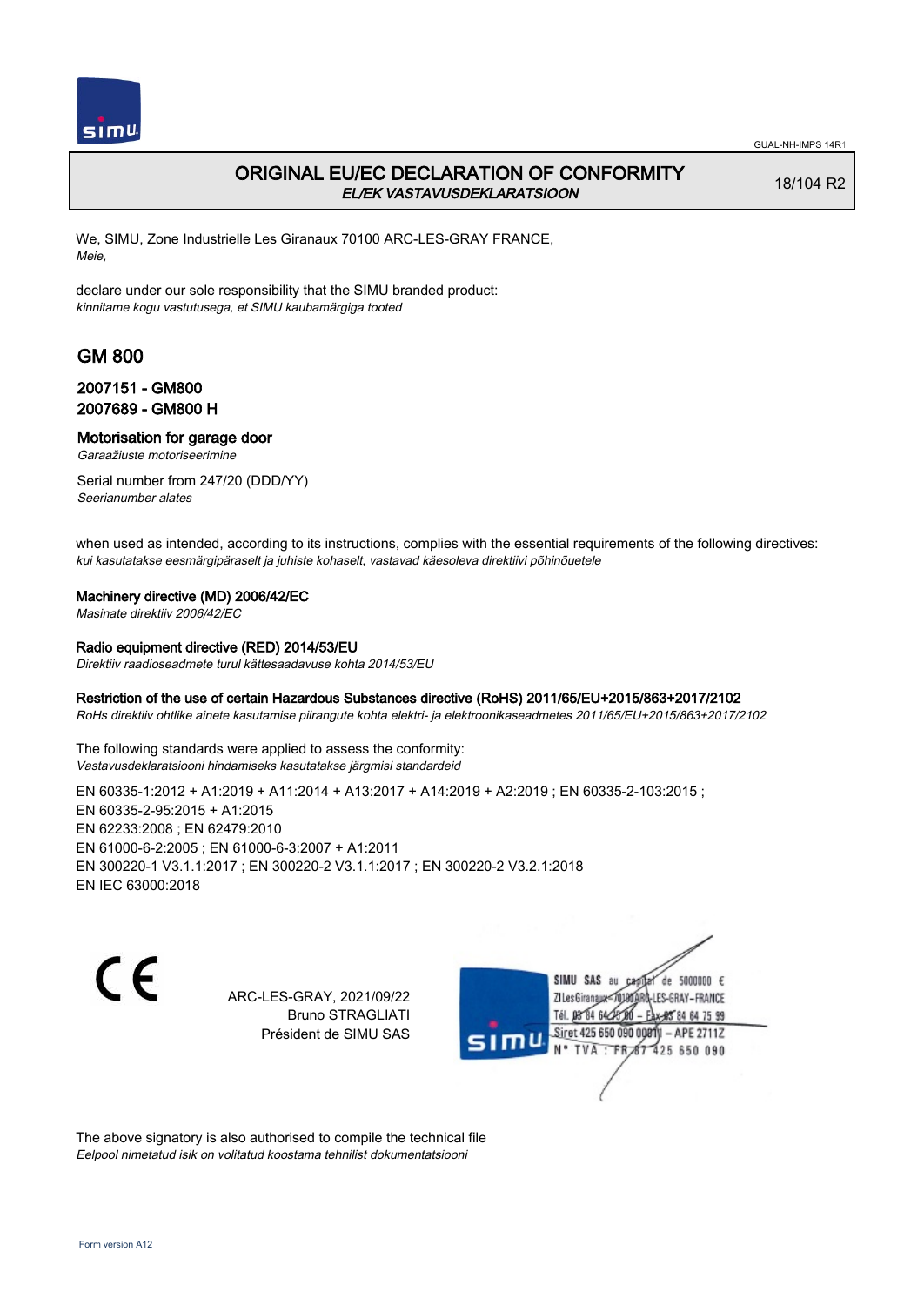

# ORIGINAL EU/EC DECLARATION OF CONFORMITY ALKUPERÄISET EU/EY-VAATIMUSTENMUKAISUUSVAKUUTUS

18/104 R2

We, SIMU, Zone Industrielle Les Giranaux 70100 ARC-LES-GRAY FRANCE, Me,

declare under our sole responsibility that the SIMU branded product: vakuutamme omalla vastuullamme, että SIMU merkkituote

# GM 800

## 2007151 - GM800 2007689 - GM800 H

## Motorisation for garage door

Autotallin ovien motorisointi

Serial number from 247/20 (DDD/YY) sarjanumerot

when used as intended, according to its instructions, complies with the essential requirements of the following directives: kun käytettynä oikein ja sen ohjeiden mukaan, noudattaa seuraavien direktiivien olennaisia vaatimuksia

### Machinery directive (MD) 2006/42/EC

Konedirektiivin 2006/42/EC

### Radio equipment directive (RED) 2014/53/EU

Radiolaitteiden direktiivin 2014/53/EU

### Restriction of the use of certain Hazardous Substances directive (RoHS) 2011/65/EU+2015/863+2017/2102

RoHS direktiivin 2011/65/EU+2015/863+2017/2102

The following standards were applied to assess the conformity: Seuraavia viitestandardeja sovellettiin vaatimustenmukaisuusvakuutusta arvioitaessa

EN 60335-1:2012 + A1:2019 + A11:2014 + A13:2017 + A14:2019 + A2:2019 ; EN 60335-2-103:2015 ; EN 60335‑2‑95:2015 + A1:2015 EN 62233:2008 ; EN 62479:2010 EN 61000‑6‑2:2005 ; EN 61000‑6‑3:2007 + A1:2011 EN 300220‑1 V3.1.1:2017 ; EN 300220‑2 V3.1.1:2017 ; EN 300220‑2 V3.2.1:2018 EN IEC 63000:2018

 $\epsilon$ 

ARC-LES-GRAY, 2021/09/22 Bruno STRAGLIATI Président de SIMU SAS

SIMU SAS au de 5000000  $\epsilon$ ZI Les Giranaux< ES-GRAY-FRANCE Tél. 08 84 64 2 64 75 99 Siret 425 650 090 00811  $-$  APF 27117 125 650 090

The above signatory is also authorised to compile the technical file Yllä allekirjoittaja on myös valtuutettu kokoamaan teknisten tiedostojen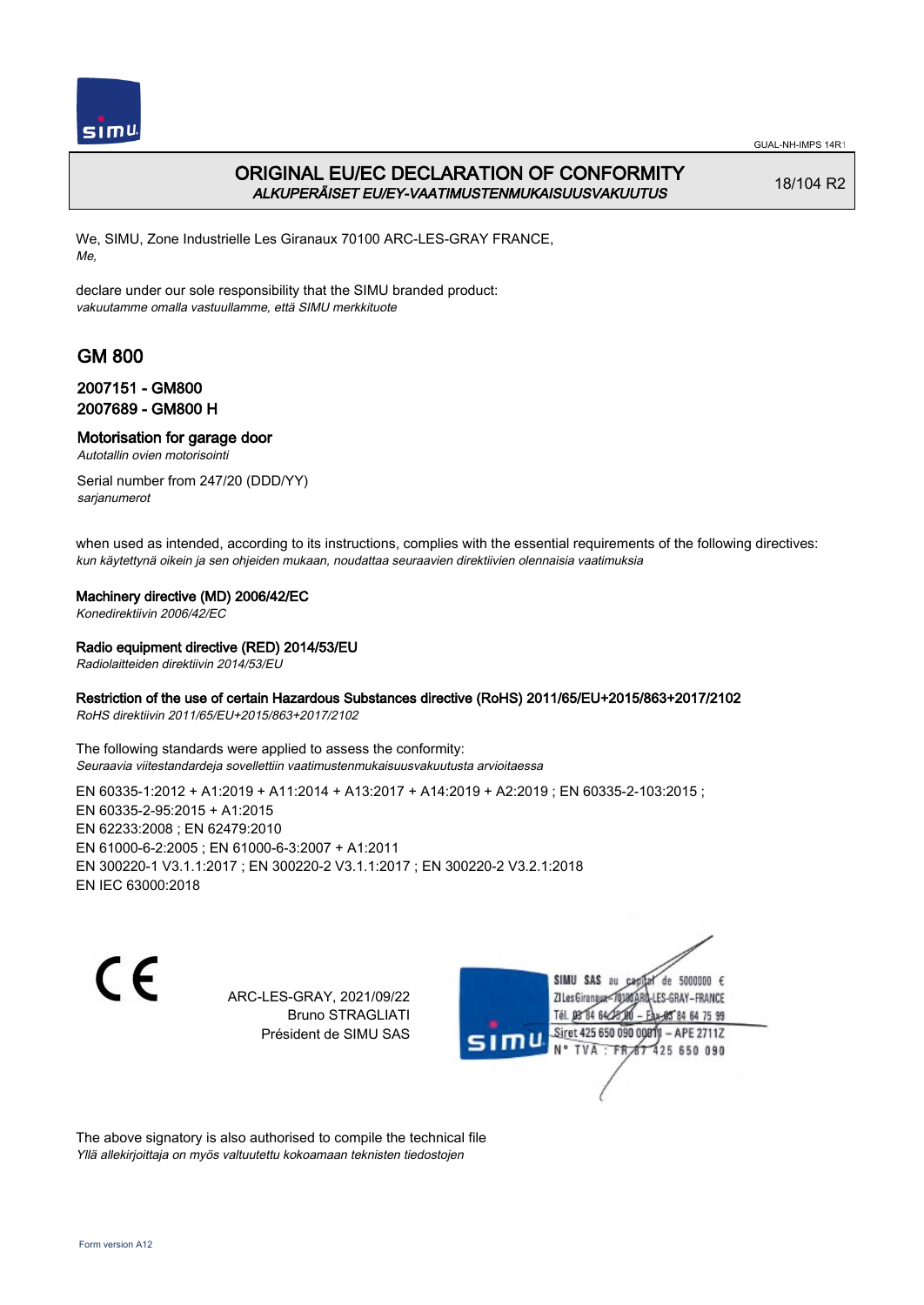

## ORIGINAL EU/EC DECLARATION OF CONFORMITY ΠΡΩΤΟΤΥΠΟ ΔΗΛΩΣΗ ΣΥΜΜΟΡΦΩΣΗΣ ΕΕ/EK

18/104 R2

We, SIMU, Zone Industrielle Les Giranaux 70100 ARC-LES-GRAY FRANCE, εμείς,

declare under our sole responsibility that the SIMU branded product: Δηλώνουμε αναλαμβάνοντας την αποκλειστική ευθύνη ότι το επώνυμο προϊόν SIMU

# GM 800

### 2007151 - GM800 2007689 - GM800 H

### Motorisation for garage door

Μηχανοκίνηση για γκαραζόπορτα

Serial number from 247/20 (DDD/YY) σειριακό αριθμό από

when used as intended, according to its instructions, complies with the essential requirements of the following directives: όταν χρησιμοποιείται όπως έχει προβλεφθεί, σύμφωνα με τις οδηγίες του, συμφωνεί με τις βασικές απαιτήσεις των ακόλουθων οδηγιών

#### Machinery directive (MD) 2006/42/EC

Οδηγία περι μηχανικού εξοπλισμού 2006/42/EC

#### Radio equipment directive (RED) 2014/53/EU

Οδηγία ραδιοεξοπλισμού 2014/53/EU

#### Restriction of the use of certain Hazardous Substances directive (RoHS) 2011/65/EU+2015/863+2017/2102

Οδηγίας RoHS 2011/65/EU+2015/863+2017/2102

The following standards were applied to assess the conformity: Τα πρότυπα αναφοράς που ακολουθούν εφαρμόστηκαν με σκοπό την αξιολόγηση της συμμόρφωσης

EN 60335-1:2012 + A1:2019 + A11:2014 + A13:2017 + A14:2019 + A2:2019 ; EN 60335-2-103:2015 ; EN 60335‑2‑95:2015 + A1:2015 EN 62233:2008 ; EN 62479:2010 EN 61000‑6‑2:2005 ; EN 61000‑6‑3:2007 + A1:2011 EN 300220‑1 V3.1.1:2017 ; EN 300220‑2 V3.1.1:2017 ; EN 300220‑2 V3.2.1:2018 EN IEC 63000:2018

C E

ARC-LES-GRAY, 2021/09/22 Bruno STRAGLIATI Président de SIMU SAS

SIMU SAS au de 5000000  $\epsilon$ ZI Les Giranaux-70180 LES-GRAY-FRANCE Tél. 08 84 64 28 64 75 99 Siret 425 650 090 00811  $-$  APF 27117 125 650 090

The above signatory is also authorised to compile the technical file

Το πρόσωπο που αναφέρεται παραπάνω είναι επίσης εξουσιοδοτημένο να καταρτίσει τον τεχνικό φάκελο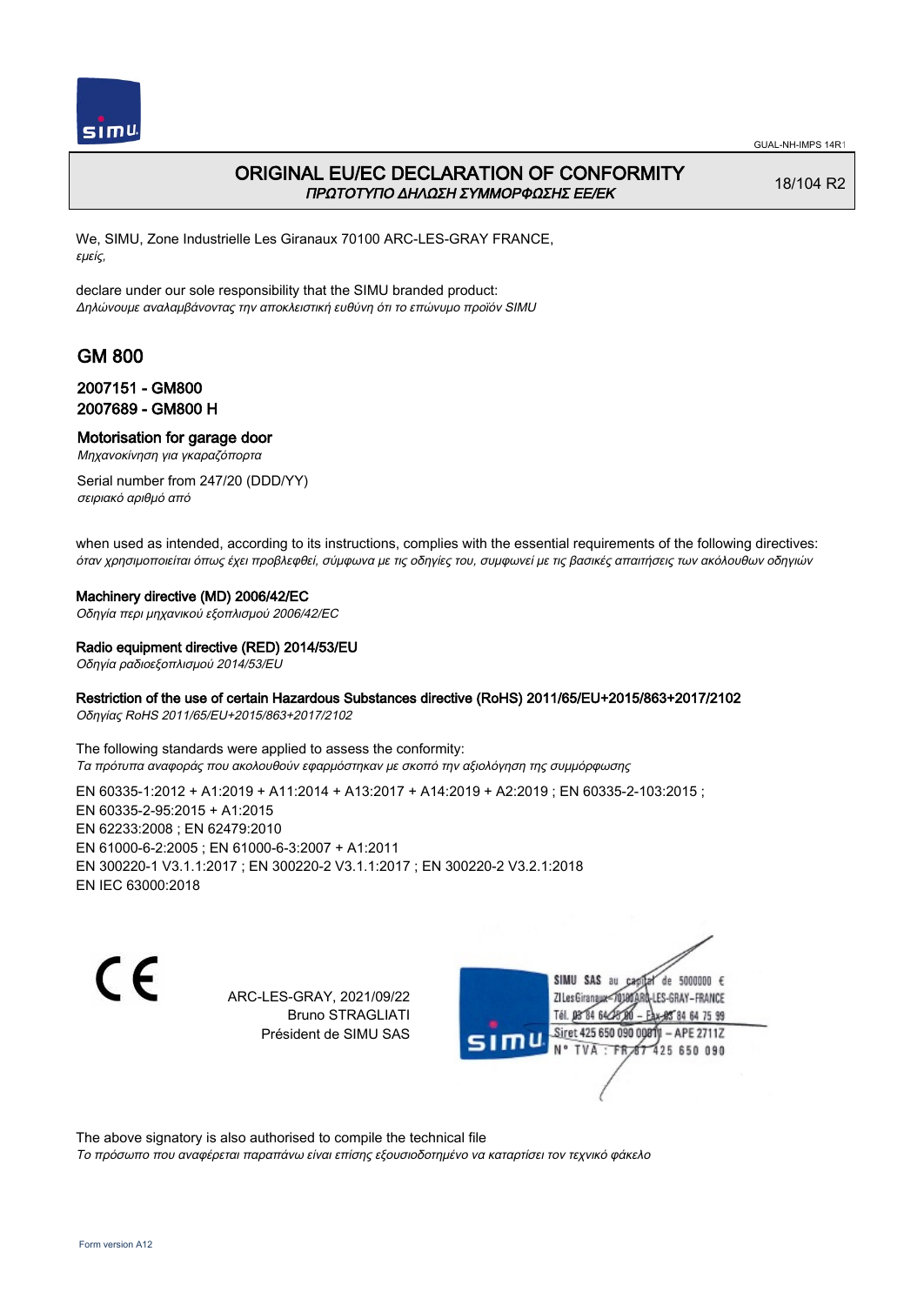

# ORIGINAL EU/EC DECLARATION OF CONFORMITY ORGINALNA EU/EC DEKLARACIJA O USKLAĐENOSTI

18/104 R2

We, SIMU, Zone Industrielle Les Giranaux 70100 ARC-LES-GRAY FRANCE, Mi,

declare under our sole responsibility that the SIMU branded product: izjavljujemo pod punom odgovornošču da je proizvod marke SIMU

# GM 800

## 2007151 - GM800 2007689 - GM800 H

# Motorisation for garage door

Motorizacija garažnih vrata

Serial number from 247/20 (DDD/YY) Serijski broj iz

when used as intended, according to its instructions, complies with the essential requirements of the following directives: ako se upotrebljava prema namjeni, prema važećim uputama, usklađen sa prijeko potrebnim zahtijevima slijedećih direktiva

### Machinery directive (MD) 2006/42/EC

Direktiva o strojevima 2006/42/EC

### Radio equipment directive (RED) 2014/53/EU

Direktiva za radijsku opremu 2014/53/EU

### Restriction of the use of certain Hazardous Substances directive (RoHS) 2011/65/EU+2015/863+2017/2102

Direktiva RoHS 2011/65/EU+2015/863+2017/2102

The following standards were applied to assess the conformity: Slijedeće reference standarda se primjenjuju da se odredi usklađenost

EN 60335-1:2012 + A1:2019 + A11:2014 + A13:2017 + A14:2019 + A2:2019 ; EN 60335-2-103:2015 ; EN 60335‑2‑95:2015 + A1:2015 EN 62233:2008 ; EN 62479:2010 EN 61000‑6‑2:2005 ; EN 61000‑6‑3:2007 + A1:2011 EN 300220‑1 V3.1.1:2017 ; EN 300220‑2 V3.1.1:2017 ; EN 300220‑2 V3.2.1:2018 EN IEC 63000:2018

C E

ARC-LES-GRAY, 2021/09/22 Bruno STRAGLIATI Président de SIMU SAS

SIMU SAS au de 5000000  $\epsilon$ ZI Les Giranaux< ES-GRAY-FRANCE Tél. 08 84 64 2 64 75 99 Siret 425 650 090 00811  $-$  APF 27117 125 650 090

The above signatory is also authorised to compile the technical file Gore navedeni potpisnik također je ovlašten za sastavljanje tehničkog dokumenta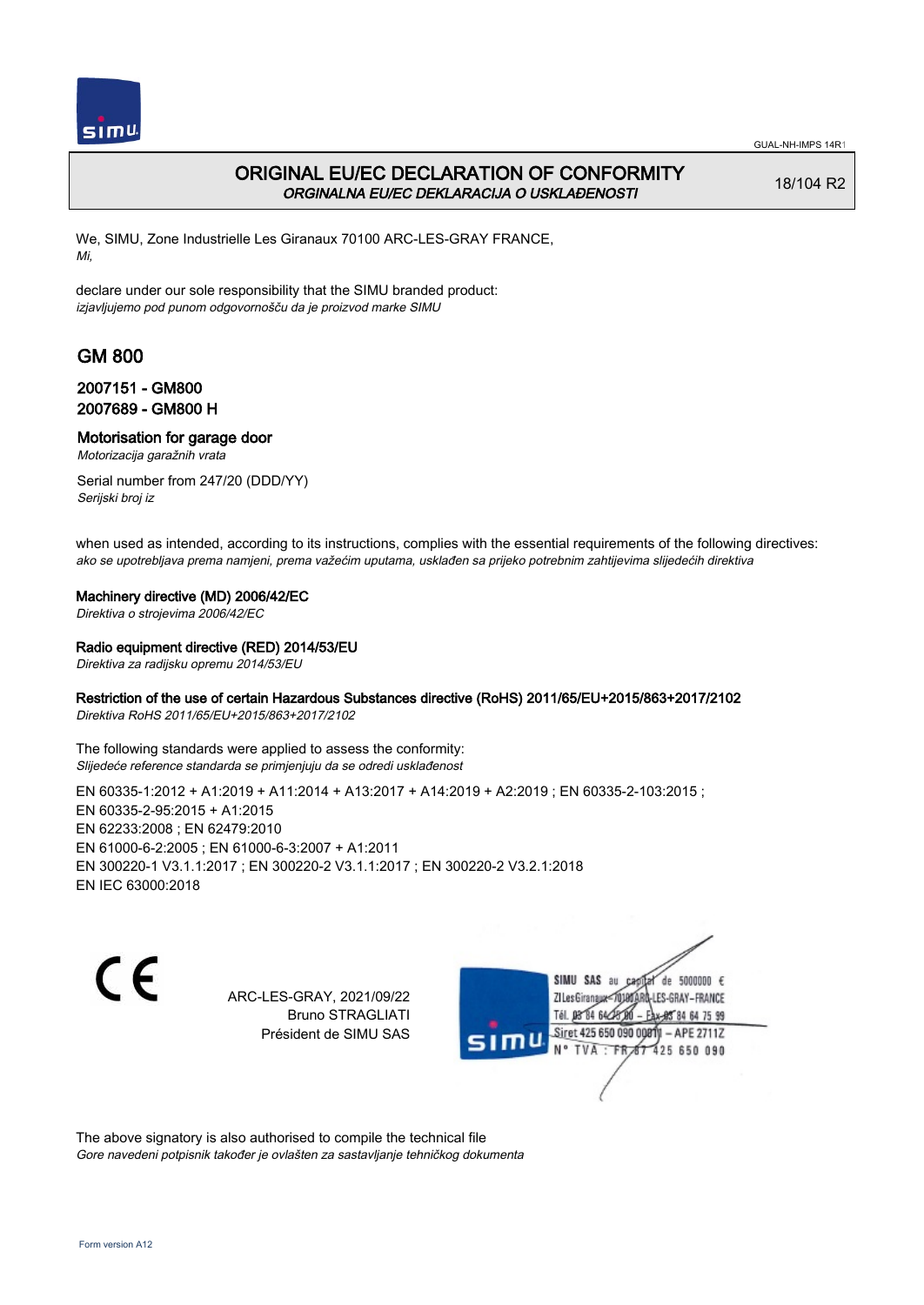

## ORIGINAL EU/EC DECLARATION OF CONFORMITY Eredeti EU/CE Megfelelőségi Nyilatkozat

18/104 R2

We, SIMU, Zone Industrielle Les Giranaux 70100 ARC-LES-GRAY FRANCE, Alulírott,

declare under our sole responsibility that the SIMU branded product: felelősségünk teljes tudatában kijelentjük, hogy a szóban forgó SIMU termék

# GM 800

### 2007151 - GM800 2007689 - GM800 H

## Motorisation for garage door

Garázskapuk motorizálása

Serial number from 247/20 (DDD/YY) Sorozatszámtól

when used as intended, according to its instructions, complies with the essential requirements of the following directives: megfelel, az alábbi irányelvekben megfogalmazott alapvető követelményeknek

### Machinery directive (MD) 2006/42/EC

Gépekre vonatkozó irányelv 2006/42/EC

#### Radio equipment directive (RED) 2014/53/EU

A rádióberendezésekről szóló irányelv 2014/53/EU

### Restriction of the use of certain Hazardous Substances directive (RoHS) 2011/65/EU+2015/863+2017/2102

RoHS irányelv 2011/65/EU+2015/863+2017/2102

The following standards were applied to assess the conformity: A megfelelőség biztosításának érdekében az alábbi szabványok kerültek alkalmazásra

EN 60335-1:2012 + A1:2019 + A11:2014 + A13:2017 + A14:2019 + A2:2019 ; EN 60335-2-103:2015 ; EN 60335‑2‑95:2015 + A1:2015 EN 62233:2008 ; EN 62479:2010 EN 61000‑6‑2:2005 ; EN 61000‑6‑3:2007 + A1:2011 EN 300220‑1 V3.1.1:2017 ; EN 300220‑2 V3.1.1:2017 ; EN 300220‑2 V3.2.1:2018 EN IEC 63000:2018

 $\epsilon$ 

ARC-LES-GRAY, 2021/09/22 Bruno STRAGLIATI Président de SIMU SAS

SIMU SAS au de 5000000  $\epsilon$ ZI Les Giranaux< LES-GRAY-FRANCE Tél. 08 84 64 2 64 75 99 Siret 425 650 090 00811  $-$  APF 27117 125 650 090

The above signatory is also authorised to compile the technical file A fent említett aláíró is jogosult a műszaki dokumentáció összeállítására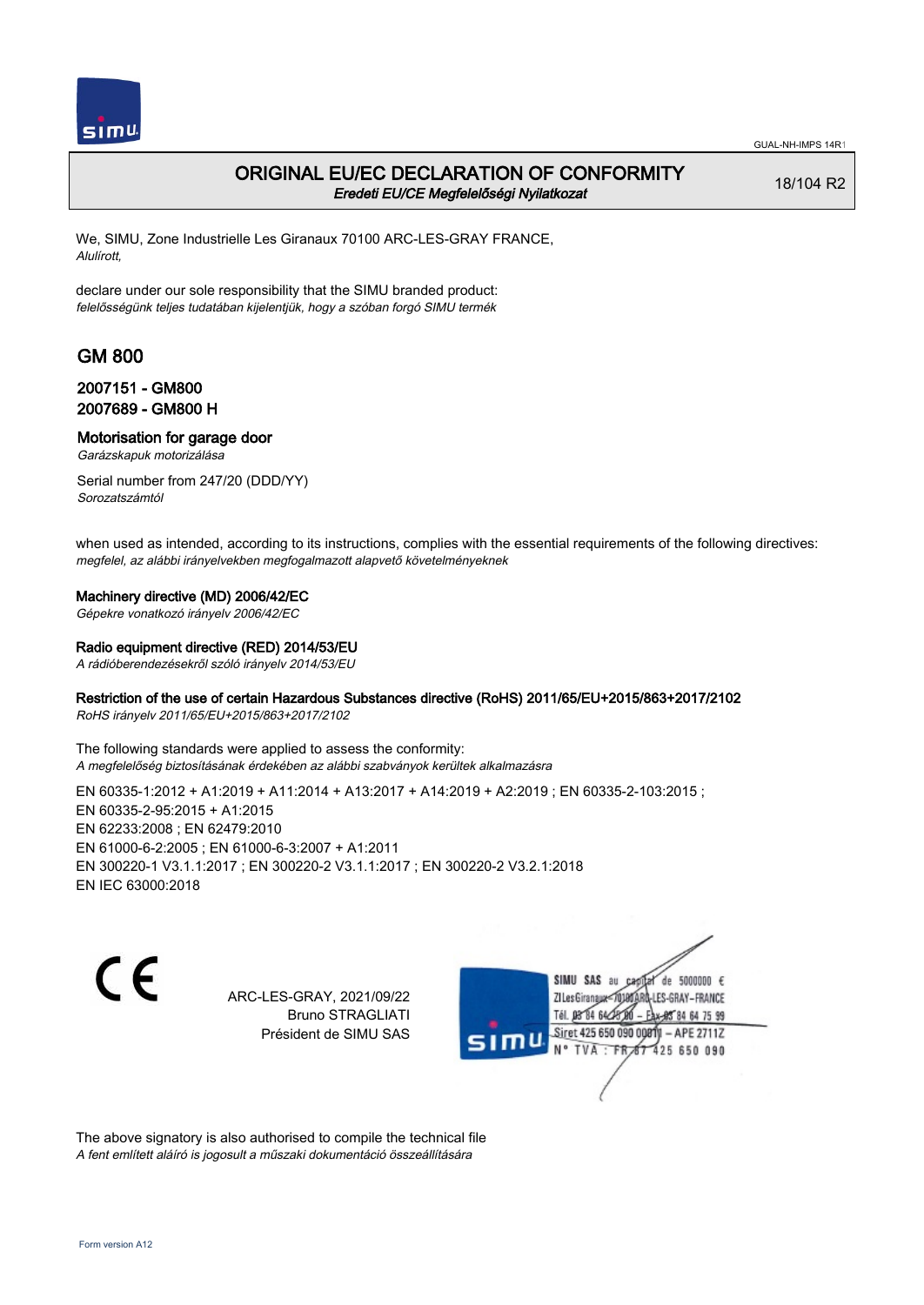

# ORIGINAL EU/EC DECLARATION OF CONFORMITY ORIGINALI ES/EB ATITIKTIES DEKLARACIJA

18/104 R2

We, SIMU, Zone Industrielle Les Giranaux 70100 ARC-LES-GRAY FRANCE, Mes,

declare under our sole responsibility that the SIMU branded product: atsakingai deklaruojame, kad SIMU kompanijos produktas

# GM 800

## 2007151 - GM800 2007689 - GM800 H

### Motorisation for garage door

Garažo vartų automatizavimas

Serial number from 247/20 (DDD/YY) Serijos numeris nuo

when used as intended, according to its instructions, complies with the essential requirements of the following directives: naudojamas pagal paskirtį, pagal gamintojo instrukcijas, atitinka esminius šių Direktyvų reikalavimus

### Machinery directive (MD) 2006/42/EC

Mašinų direktyva 2006/42/EC

### Radio equipment directive (RED) 2014/53/EU

Radijo ryšio įrenginių direktyva 2014/53/EU

### Restriction of the use of certain Hazardous Substances directive (RoHS) 2011/65/EU+2015/863+2017/2102

PMNA (RoHS) direktyva 2011/65/EU+2015/863+2017/2102

The following standards were applied to assess the conformity: Įverinti deklaruojamą atitiktį buvo taikomi toliau nurodyti standartai

EN 60335-1:2012 + A1:2019 + A11:2014 + A13:2017 + A14:2019 + A2:2019 ; EN 60335-2-103:2015 ; EN 60335‑2‑95:2015 + A1:2015 EN 62233:2008 ; EN 62479:2010 EN 61000‑6‑2:2005 ; EN 61000‑6‑3:2007 + A1:2011 EN 300220‑1 V3.1.1:2017 ; EN 300220‑2 V3.1.1:2017 ; EN 300220‑2 V3.2.1:2018 EN IEC 63000:2018

 $\epsilon$ 

ARC-LES-GRAY, 2021/09/22 Bruno STRAGLIATI Président de SIMU SAS

SIMU SAS au de 5000000  $\epsilon$ ZI Les Giranaux-70180 LES-GRAY-FRANCE Tél. 08 R4 64 2 64 75 99 Siret 425 650 090 0081  $-$  APF 27117 **TVA · FR** 425 650 090

The above signatory is also authorised to compile the technical file Asmuo, pasirašęs šią deklaraciją, taip pat turi įgaliojimą sudaryti techninę bylą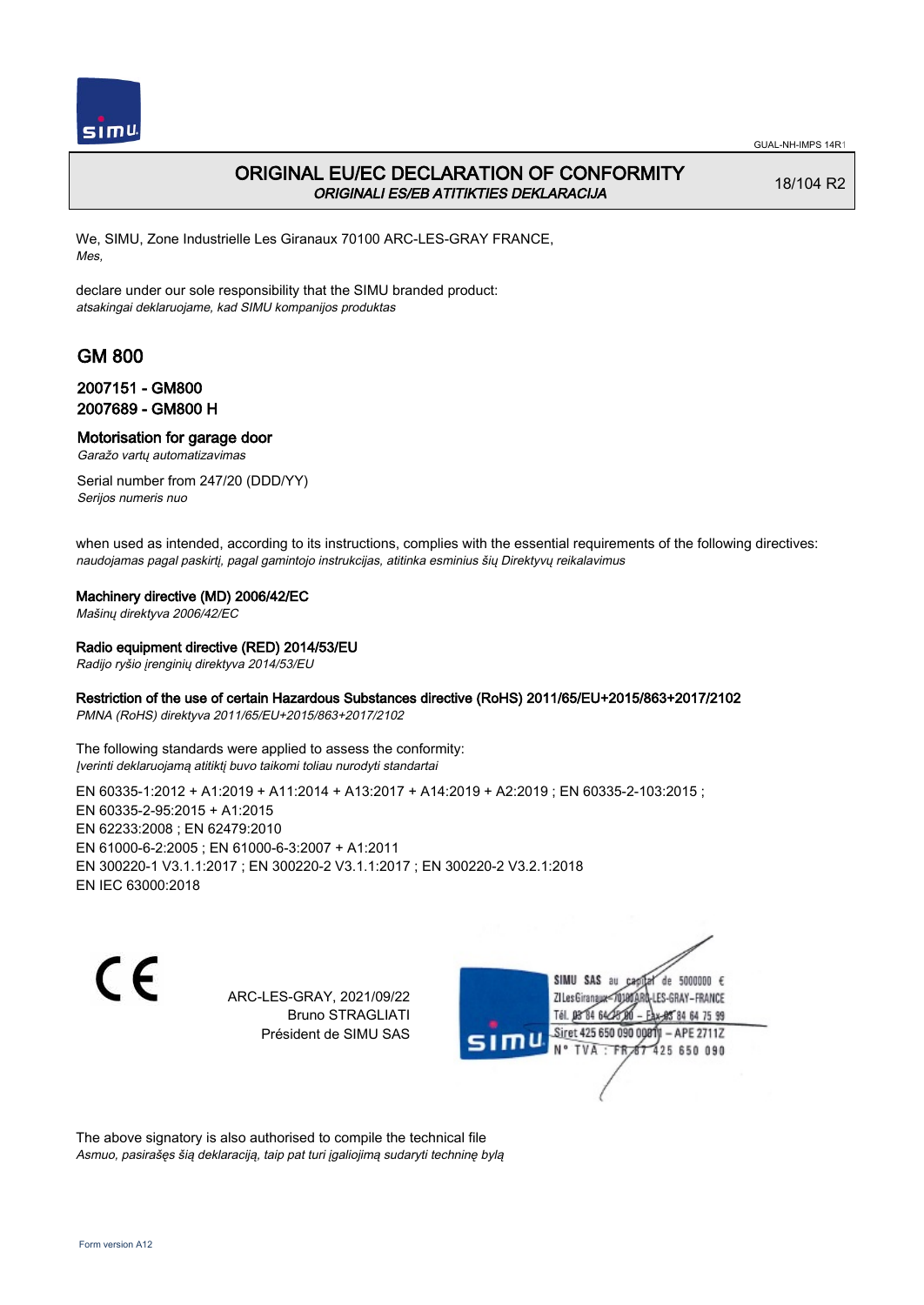

# ORIGINAL EU/EC DECLARATION OF CONFORMITY ES/EK ATBILSTĪBAS DEKLARĀCIJA

18/104 R2

We, SIMU, Zone Industrielle Les Giranaux 70100 ARC-LES-GRAY FRANCE, Mēs,

declare under our sole responsibility that the SIMU branded product: ar pilnu atbildību, apliecinām, ka SIMU zīmola produkti,

# GM 800

## 2007151 - GM800 2007689 - GM800 H

## Motorisation for garage door

Garāžas vārtu motorizēšana

Serial number from 247/20 (DDD/YY) sērijas numurs no

when used as intended, according to its instructions, complies with the essential requirements of the following directives: ja tie tiek lietoti saskaņā ar norādījumiem, atbilst šo direktīvu pamatprasībām

### Machinery directive (MD) 2006/42/EC

Mašīnu Direktīva 2006/42/EC

### Radio equipment directive (RED) 2014/53/EU

Direktīva par radioiekārtu pieejamību tirgū 2014/53/EU

### Restriction of the use of certain Hazardous Substances directive (RoHS) 2011/65/EU+2015/863+2017/2102

RoHs Direktīva par dažādu bīstamu vielu izmantošanas ierobežošanu elektriskās un elektroniskās iekārtās 2011/65/EU+2015/863+2017/2102

The following standards were applied to assess the conformity: Atbilstības deklarācijas novērtēšanai tiek pielietoti sekojoši standarti

EN 60335-1:2012 + A1:2019 + A11:2014 + A13:2017 + A14:2019 + A2:2019 ; EN 60335-2-103:2015 ; EN 60335‑2‑95:2015 + A1:2015 EN 62233:2008 ; EN 62479:2010 EN 61000‑6‑2:2005 ; EN 61000‑6‑3:2007 + A1:2011 EN 300220‑1 V3.1.1:2017 ; EN 300220‑2 V3.1.1:2017 ; EN 300220‑2 V3.2.1:2018 EN IEC 63000:2018



ARC-LES-GRAY, 2021/09/22 Bruno STRAGLIATI Président de SIMU SAS



The above signatory is also authorised to compile the technical file Iepriekš minētā persona ir pilnvarota sastādīt tehnisko dokumentāciju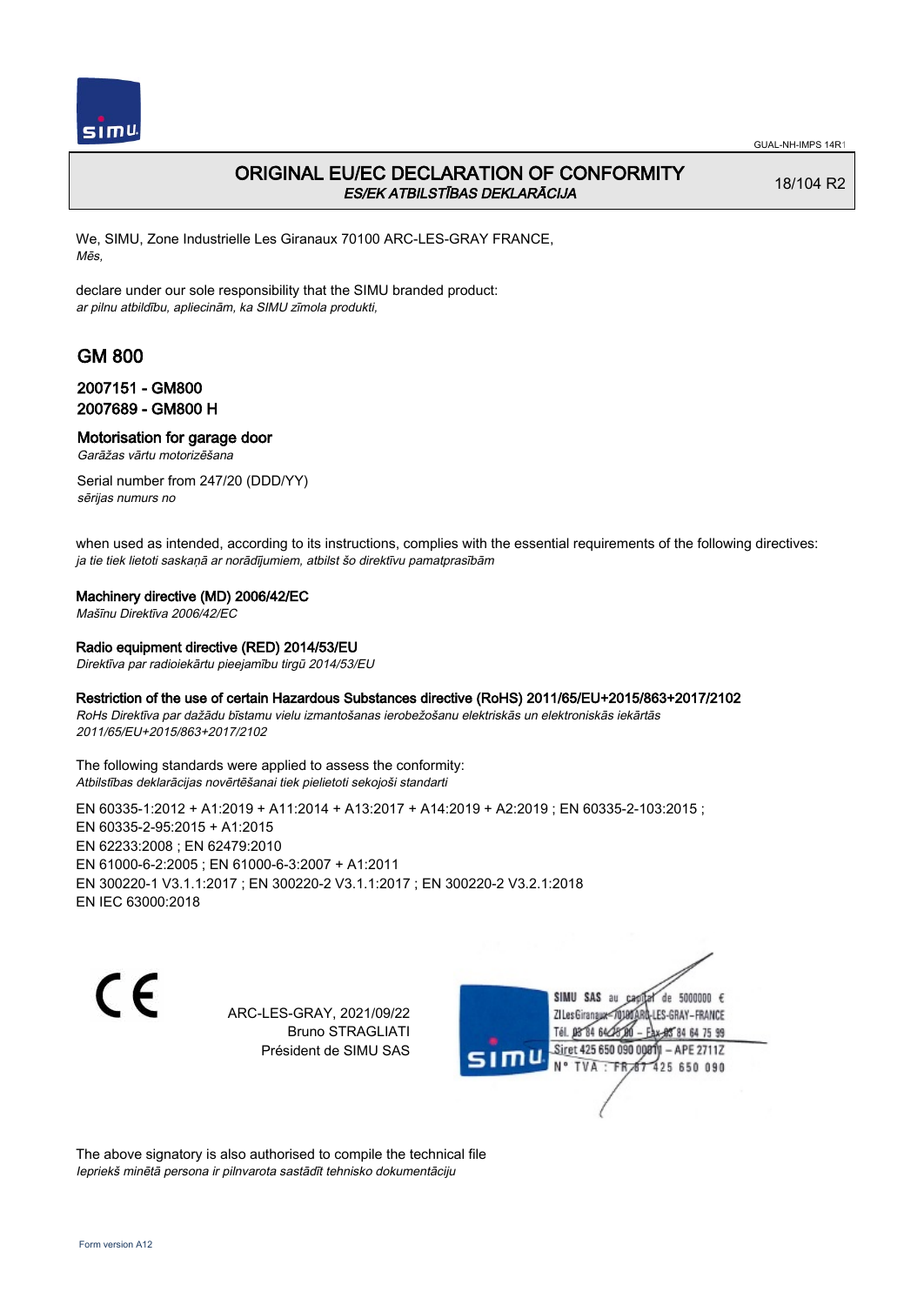

# ORIGINAL EU/EC DECLARATION OF CONFORMITY OORSPRONKELIJKE EU/EG-CONFORMITEITSVERKLARING

18/104 R2

We, SIMU, Zone Industrielle Les Giranaux 70100 ARC-LES-GRAY FRANCE, Wij,

declare under our sole responsibility that the SIMU branded product: verklaren op eigen verantwoordelijkheid dat het produkt van het SIMU

# GM 800

## 2007151 - GM800 2007689 - GM800 H

### Motorisation for garage door

Motorisatie voor garagedeuren

Serial number from 247/20 (DDD/YY) Serienummer van

when used as intended, according to its instructions, complies with the essential requirements of the following directives: wanneer gebruikt voor de juiste toepassing voldoet aan de essentiële eisen van de volgende richtlijnen

### Machinery directive (MD) 2006/42/EC

Machinerichtlijn 2006/42/EC

### Radio equipment directive (RED) 2014/53/EU

Richtlijn radioapparatuur 2014/53/EU

### Restriction of the use of certain Hazardous Substances directive (RoHS) 2011/65/EU+2015/863+2017/2102

RoHS Richtlijn 2011/65/EU+2015/863+2017/2102

The following standards were applied to assess the conformity: De volgende referentiestandaarden worden toegepast om de overeenstemming te evalueren

EN 60335-1:2012 + A1:2019 + A11:2014 + A13:2017 + A14:2019 + A2:2019 ; EN 60335-2-103:2015 ; EN 60335‑2‑95:2015 + A1:2015 EN 62233:2008 ; EN 62479:2010 EN 61000‑6‑2:2005 ; EN 61000‑6‑3:2007 + A1:2011 EN 300220‑1 V3.1.1:2017 ; EN 300220‑2 V3.1.1:2017 ; EN 300220‑2 V3.2.1:2018 EN IEC 63000:2018

CE

ARC-LES-GRAY, 2021/09/22 Bruno STRAGLIATI Président de SIMU SAS

SIMU SAS au de 5000000  $\epsilon$ ZI Les Giranaux< ES-GRAY-FRANCE Tél. 08 84 64 2 64 75 99 Siret 425 650 090 00811  $-$  APF 27117 125 650 090

The above signatory is also authorised to compile the technical file De bovengenoemde persoon is ook bevoegd om het technisch dossier samen te stellen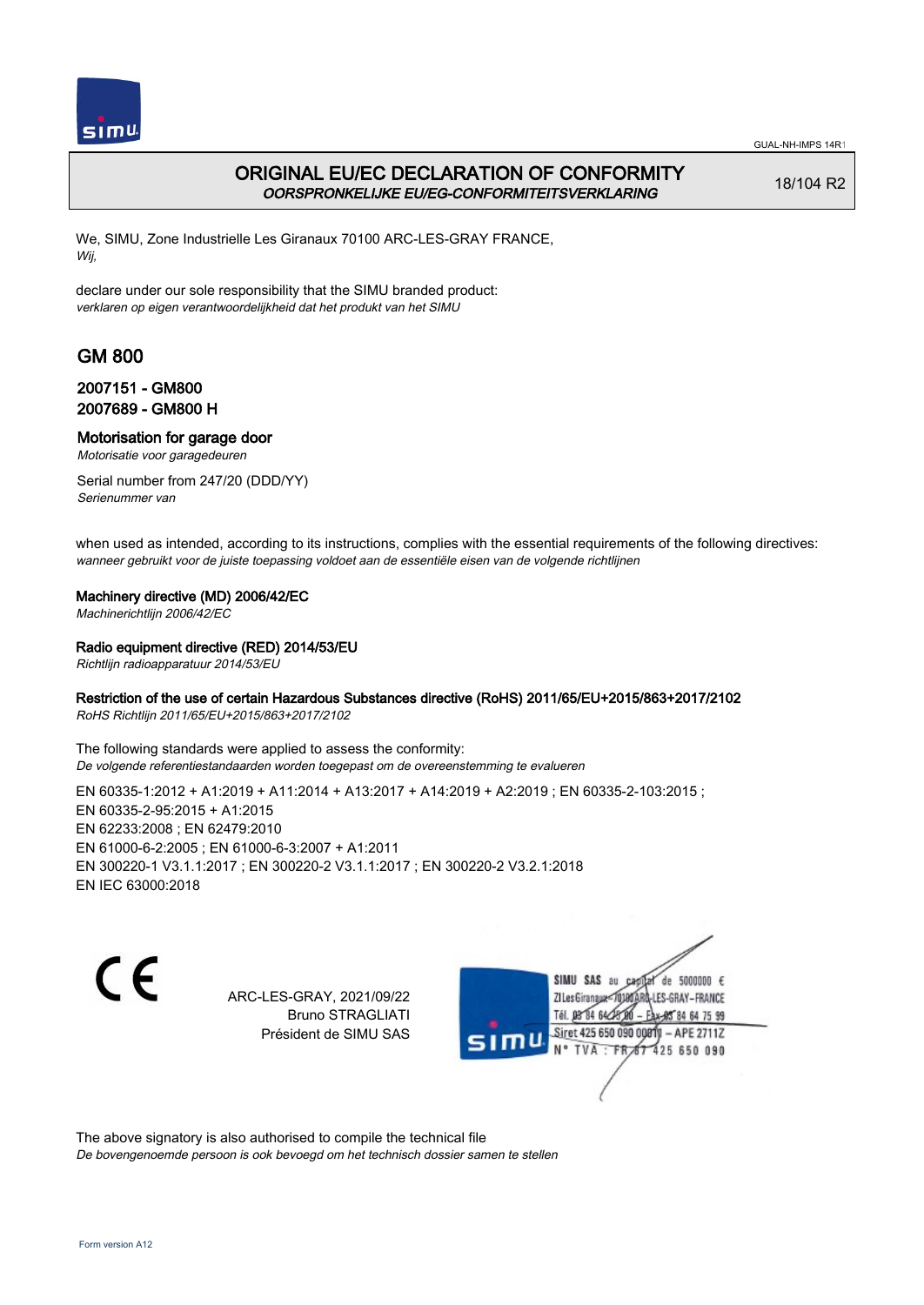

## ORIGINAL EU/EC DECLARATION OF CONFORMITY ORIGINAL EU / CE - ERKLÆRING

18/104 R2

We, SIMU, Zone Industrielle Les Giranaux 70100 ARC-LES-GRAY FRANCE, Vi,

declare under our sole responsibility that the SIMU branded product: erklærer under vårt eneansvar at SIMU merket produkt

# GM 800

### 2007151 - GM800 2007689 - GM800 H

# Motorisation for garage door

Motorisering for garasjeport

Serial number from 247/20 (DDD/YY) Serienummer fra

when used as intended, according to its instructions, complies with the essential requirements of the following directives: når de brukes som forutsatt, i henhold til sin instruks, i samsvar med de grunnlegende kravene i følgende direktiver

### Machinery directive (MD) 2006/42/EC

Maskindirektivet 2006/42/EC

#### Radio equipment directive (RED) 2014/53/EU

Radioutstyr direktivet 2014/53/EU

### Restriction of the use of certain Hazardous Substances directive (RoHS) 2011/65/EU+2015/863+2017/2102

RoHS-direktivet 2011/65/EU+2015/863+2017/2102

The following standards were applied to assess the conformity: Følgende referansestandarder ble brukt for å vurdere samsvar

EN 60335-1:2012 + A1:2019 + A11:2014 + A13:2017 + A14:2019 + A2:2019 ; EN 60335-2-103:2015 ; EN 60335‑2‑95:2015 + A1:2015 EN 62233:2008 ; EN 62479:2010 EN 61000‑6‑2:2005 ; EN 61000‑6‑3:2007 + A1:2011 EN 300220‑1 V3.1.1:2017 ; EN 300220‑2 V3.1.1:2017 ; EN 300220‑2 V3.2.1:2018 EN IEC 63000:2018

 $\epsilon$ 

ARC-LES-GRAY, 2021/09/22 Bruno STRAGLIATI Président de SIMU SAS

SIMU SAS au de 5000000  $\epsilon$ ZI Les Giranaux< ES-GRAY-FRANCE Tél. 08 84 64 2 64 75 99 Siret 425 650 090 00811  $-$  APF 27117 125 650 090

The above signatory is also authorised to compile the technical file Ovennevnte underskrevet fullmakt til å utarbeide den tekniske dokumentasjonen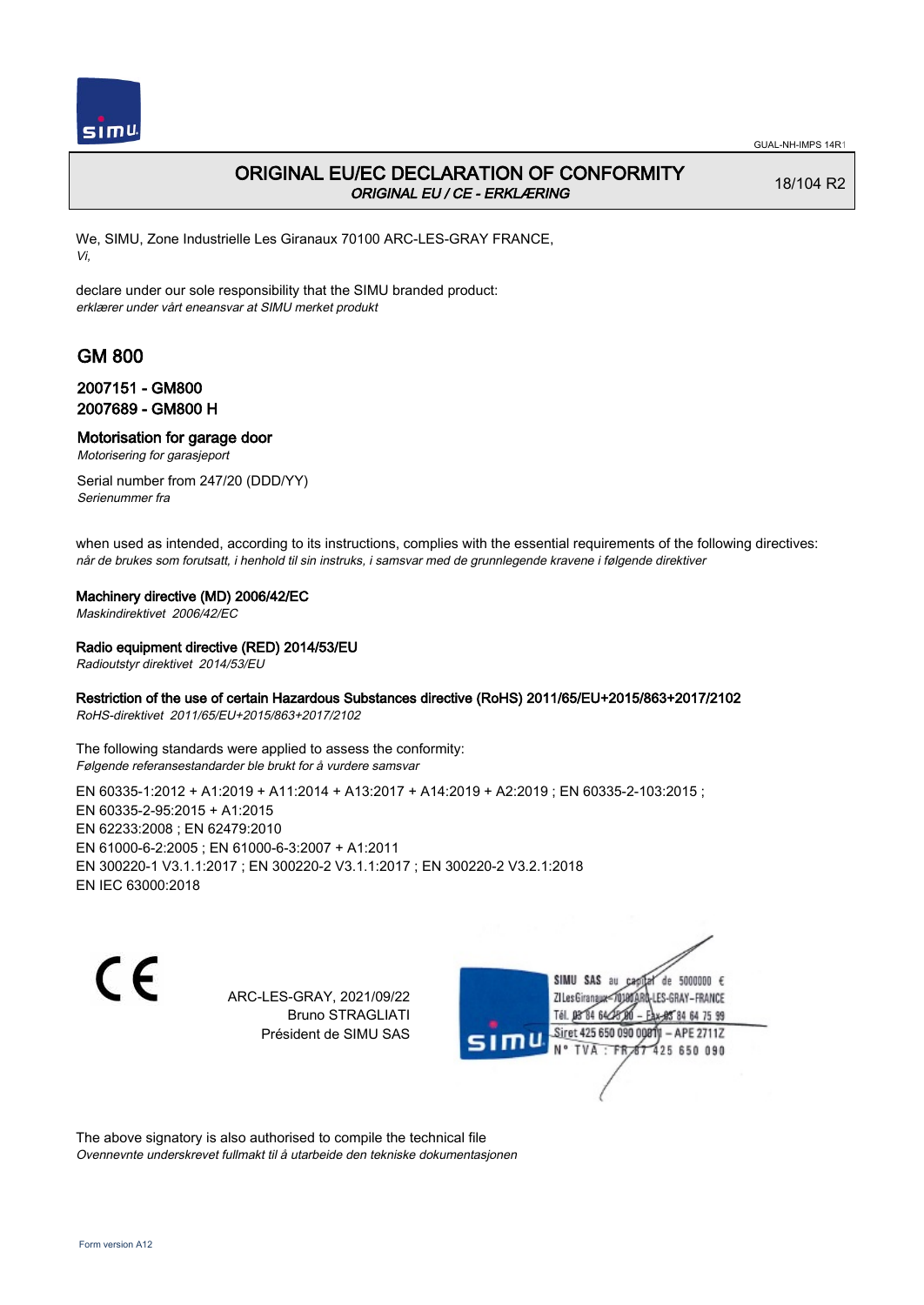

## ORIGINAL EU/EC DECLARATION OF CONFORMITY ORYGINALNA DEKLARACJA ZGODNOŚCI UE/WE

18/104 R2

We, SIMU, Zone Industrielle Les Giranaux 70100 ARC-LES-GRAY FRANCE, My,

declare under our sole responsibility that the SIMU branded product: deklarujemy z pełną odpowiedzialnością, że produkt oznaczony marką SIMU

# GM 800

### 2007151 - GM800 2007689 - GM800 H

#### Motorisation for garage door

Wyposażenie w napęd bramy garażowej

Serial number from 247/20 (DDD/YY) z numerem seryjnym od

when used as intended, according to its instructions, complies with the essential requirements of the following directives: gdy jest używany zgodnie z przeznaczeniem i instrukcjami, spełnia podstawowe wymagania następujących Dyrektyw

#### Machinery directive (MD) 2006/42/EC

Dyrektywa maszynowa 2006/42/EC

#### Radio equipment directive (RED) 2014/53/EU

Dyrektywa o urządzeniach radiowych 2014/53/EU

### Restriction of the use of certain Hazardous Substances directive (RoHS) 2011/65/EU+2015/863+2017/2102

Dyrektywa RoHS 2011/65/EU+2015/863+2017/2102

The following standards were applied to assess the conformity: Do oceny zgodności zostały zastosowane następujące normy

EN 60335-1:2012 + A1:2019 + A11:2014 + A13:2017 + A14:2019 + A2:2019 ; EN 60335-2-103:2015 ; EN 60335‑2‑95:2015 + A1:2015 EN 62233:2008 ; EN 62479:2010 EN 61000‑6‑2:2005 ; EN 61000‑6‑3:2007 + A1:2011 EN 300220‑1 V3.1.1:2017 ; EN 300220‑2 V3.1.1:2017 ; EN 300220‑2 V3.2.1:2018 EN IEC 63000:2018

C E

ARC-LES-GRAY, 2021/09/22 Bruno STRAGLIATI Président de SIMU SAS

SIMU SAS au de 5000000  $\epsilon$ ZI Les Giranaux</r01 LES-GRAY-FRANCE Tél. 08 R4 64 2 64 75 99 Siret 425 650 090 00811  $-$  APF 27117 125 650 090

The above signatory is also authorised to compile the technical file Osoba wskazana powyżej jest również upoważniony do przygotowania dokumentacji technicznej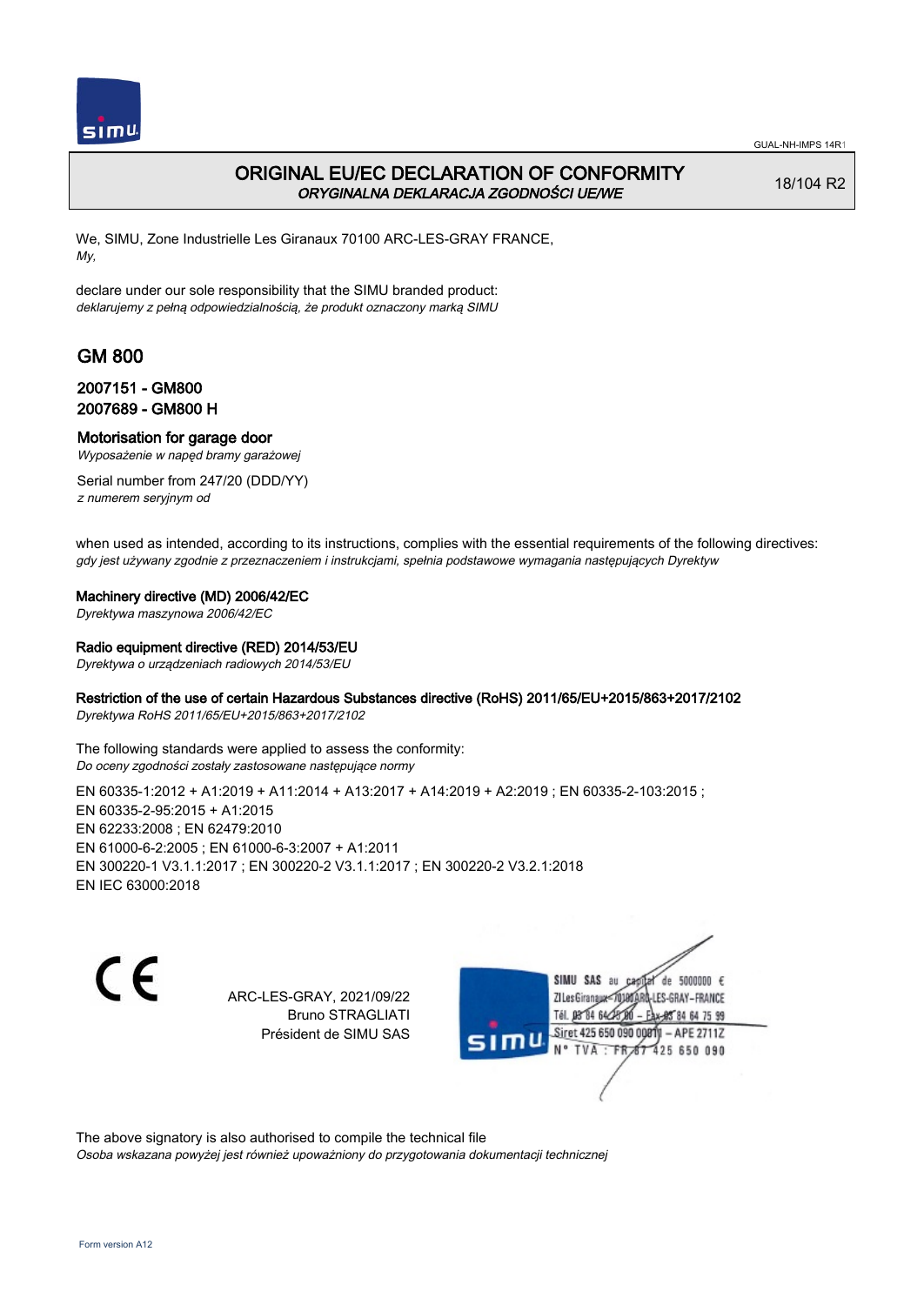

## ORIGINAL EU/EC DECLARATION OF CONFORMITY DECLARAÇÃO UE/CE DE CONFORMIDADE ORIGINAL

18/104 R2

We, SIMU, Zone Industrielle Les Giranaux 70100 ARC-LES-GRAY FRANCE, Nós,

declare under our sole responsibility that the SIMU branded product: declaramos sob nossa única responsabilidade que o dispositivo marca SIMU

# GM 800

## 2007151 - GM800 2007689 - GM800 H

### Motorisation for garage door

Motorização para porta de garagem

Serial number from 247/20 (DDD/YY) Número de série desde

when used as intended, according to its instructions, complies with the essential requirements of the following directives: Quando utilizado de acordo com sua a aplicação, segundo as suas instruções, cumpre os requisitos essenciais das seguintes diretivas

#### Machinery directive (MD) 2006/42/EC

Diretiva Máquinas 2006/42/EC

#### Radio equipment directive (RED) 2014/53/EU

Diretiva equipamentos de rádio 2014/53/EU

### Restriction of the use of certain Hazardous Substances directive (RoHS) 2011/65/EU+2015/863+2017/2102

Diretiva RoHS 2011/65/EU+2015/863+2017/2102

The following standards were applied to assess the conformity: As normas de referência apresentadas em seguida foram aplicadas para avaliar a conformidade

EN 60335-1:2012 + A1:2019 + A11:2014 + A13:2017 + A14:2019 + A2:2019 ; EN 60335-2-103:2015 ; EN 60335‑2‑95:2015 + A1:2015 EN 62233:2008 ; EN 62479:2010 EN 61000‑6‑2:2005 ; EN 61000‑6‑3:2007 + A1:2011 EN 300220‑1 V3.1.1:2017 ; EN 300220‑2 V3.1.1:2017 ; EN 300220‑2 V3.2.1:2018 EN IEC 63000:2018

C E

ARC-LES-GRAY, 2021/09/22 Bruno STRAGLIATI Président de SIMU SAS

SIMU SAS au de 5000000  $\epsilon$ ZI Les Giranaux< ES-GRAY-FRANCE Tél. 08 84 64 2 64 75 99 Siret 425 650 090 00811  $-$  APF 27117 125 650 090

The above signatory is also authorised to compile the technical file A pessoa nomeada acima também está autorizada a compilar o processo técnico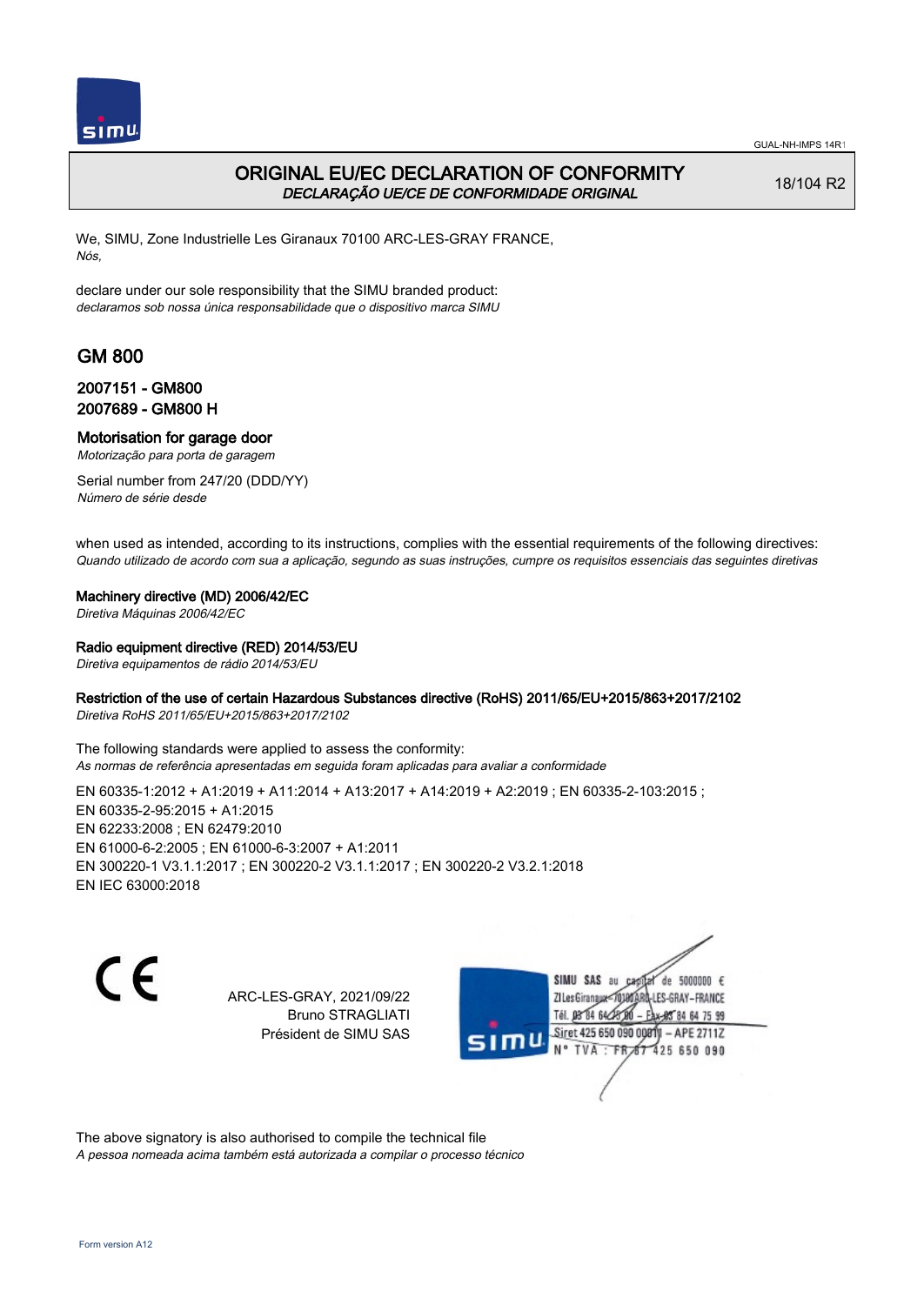

# ORIGINAL EU/EC DECLARATION OF CONFORMITY ORIGINAL EU/EC DECLARAIE DE CONFORMITATE

18/104 R2

We, SIMU, Zone Industrielle Les Giranaux 70100 ARC-LES-GRAY FRANCE, Noi,

declare under our sole responsibility that the SIMU branded product: declarăm pe propria răspundere că produsele marca SIMU

# GM 800

## 2007151 - GM800 2007689 - GM800 H

### Motorisation for garage door

Motorizare pentru uă de garaj

Serial number from 247/20 (DDD/YY) Numărul de serie din

when used as intended, according to its instructions, complies with the essential requirements of the following directives: utilizate conform destinaiei lor, aa cum este descris în manualul de utilizare, sunt în conformitate cu cerinele eseniale ale următoarelor directive

### Machinery directive (MD) 2006/42/EC

Directiva privind echipamentele tehnice 2006/42/EC

### Radio equipment directive (RED) 2014/53/EU

Directiva privind echipamentele radio 2014/53/EU

### Restriction of the use of certain Hazardous Substances directive (RoHS) 2011/65/EU+2015/863+2017/2102

Directiva RoHS 2011/65/EU+2015/863+2017/2102

The following standards were applied to assess the conformity: Următoarele standarde de referină au fost aplicate pentru respectarea conformităii

EN 60335-1:2012 + A1:2019 + A11:2014 + A13:2017 + A14:2019 + A2:2019 ; EN 60335-2-103:2015 ;

EN 60335‑2‑95:2015 + A1:2015 EN 62233:2008 ; EN 62479:2010 EN 61000‑6‑2:2005 ; EN 61000‑6‑3:2007 + A1:2011 EN 300220‑1 V3.1.1:2017 ; EN 300220‑2 V3.1.1:2017 ; EN 300220‑2 V3.2.1:2018 EN IEC 63000:2018

C E

ARC-LES-GRAY, 2021/09/22 Bruno STRAGLIATI Président de SIMU SAS

de 5000000  $\epsilon$ SIMU SAS au ZI Les Giranauxe LES-GRAY-FRANCE Tél. 08 84 64 24 95 84 64 75 99 Siret 425 650 090 00811 - APE 2711Z  $TVA$ : FRAT 425 650 090

The above signatory is also authorised to compile the technical file Semnatarul de mai sus este, de asemenea, autorizat să întocmească dosarul tehnic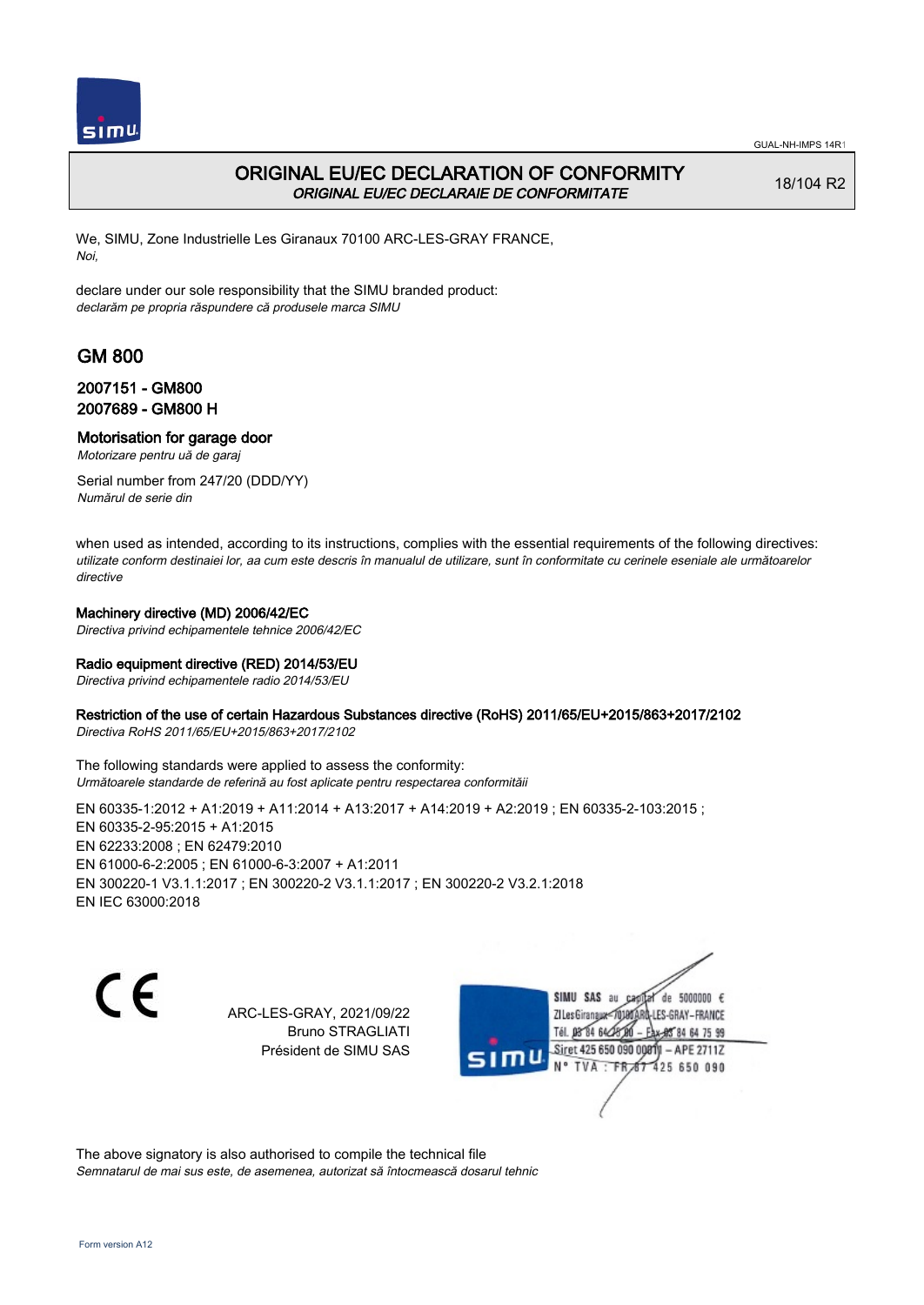

# ORIGINAL EU/EC DECLARATION OF CONFORMITY ORIGINAL EU/EG-FÖRSÄKRAN OM ÖVERENSSTÄMMELSE

18/104 R2

We, SIMU, Zone Industrielle Les Giranaux 70100 ARC-LES-GRAY FRANCE, Vi,

declare under our sole responsibility that the SIMU branded product: försäkrar på eget ansvar att produkten av varumärket SIMU

# GM 800

## 2007151 - GM800 2007689 - GM800 H

Motorisation for garage door

Motorisering för garageport

Serial number from 247/20 (DDD/YY) Serienumret från

when used as intended, according to its instructions, complies with the essential requirements of the following directives: uppfyller de grundläggande kraven i följande direktiv när den används på det sätt som avses, i enlighet med bruksanvisningen

### Machinery directive (MD) 2006/42/EC

Maskindirektivet 2006/42/EC

### Radio equipment directive (RED) 2014/53/EU

Direktivet om radioutrustning 2014/53/EU

### Restriction of the use of certain Hazardous Substances directive (RoHS) 2011/65/EU+2015/863+2017/2102

RoHS-direktivet 2011/65/EU+2015/863+2017/2102

The following standards were applied to assess the conformity: Följande referensnormer har tillämpats för att göra en bedömning av överensstämmelsen

EN 60335-1:2012 + A1:2019 + A11:2014 + A13:2017 + A14:2019 + A2:2019 ; EN 60335-2-103:2015 ; EN 60335‑2‑95:2015 + A1:2015 EN 62233:2008 ; EN 62479:2010 EN 61000‑6‑2:2005 ; EN 61000‑6‑3:2007 + A1:2011 EN 300220‑1 V3.1.1:2017 ; EN 300220‑2 V3.1.1:2017 ; EN 300220‑2 V3.2.1:2018 EN IEC 63000:2018

 $\epsilon$ 

ARC-LES-GRAY, 2021/09/22 Bruno STRAGLIATI Président de SIMU SAS

SIMU SAS au de 5000000  $\epsilon$ ZI Les Giranaux<sup>2</sup> ES-GRAY-FRANCE Tél. 08 84 64 2 64 75 99 Siret 425 650 090 00811  $-$  APF 27117 125 650 090

The above signatory is also authorised to compile the technical file

Den person som anges ovan är också behörig att ställa samman den tekniska dokumentationen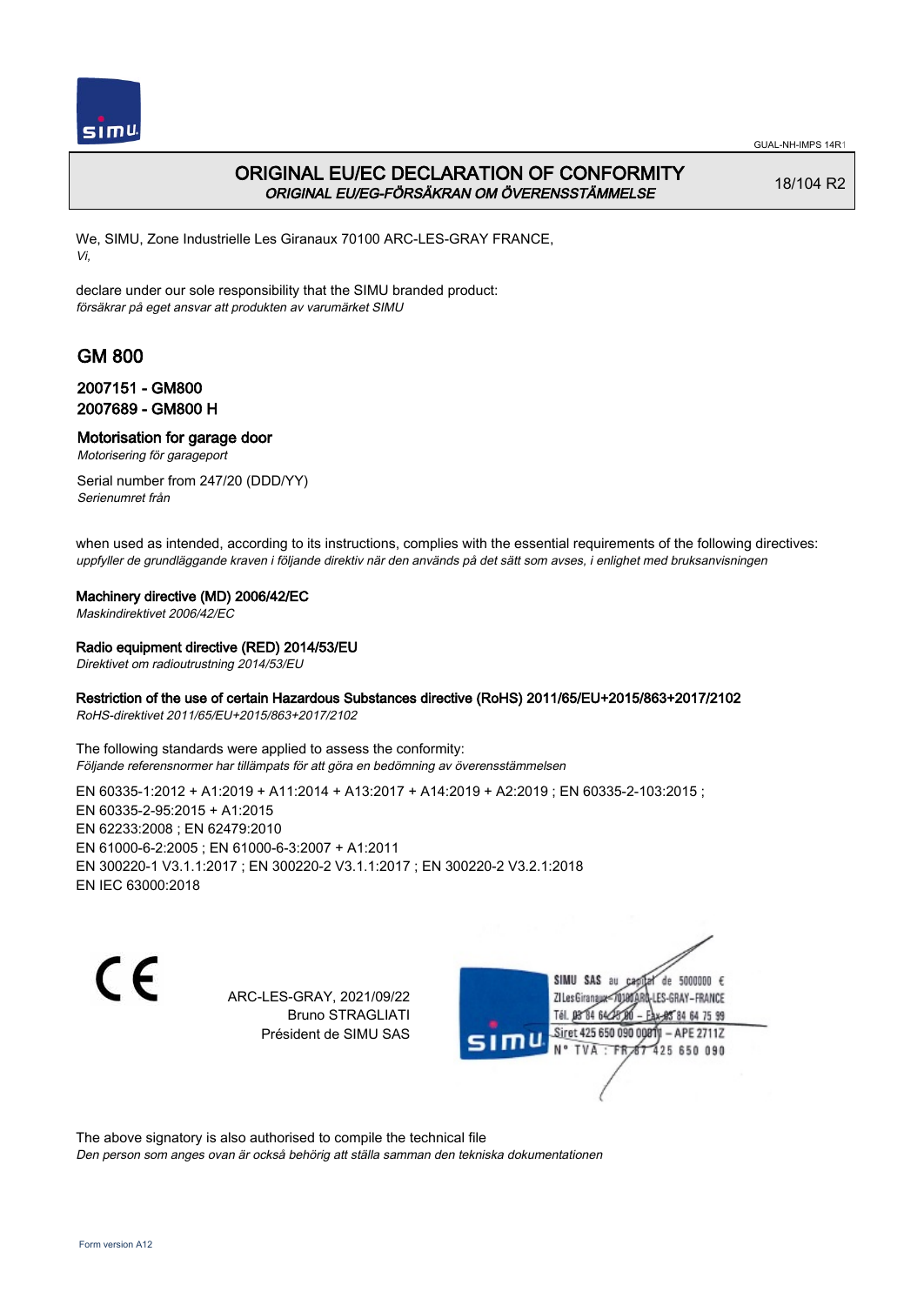

# ORIGINAL EU/EC DECLARATION OF CONFORMITY ORIGINÁLNE VYHLÁSENIE EU/ES O ZHODE

18/104 R2

We, SIMU, Zone Industrielle Les Giranaux 70100 ARC-LES-GRAY FRANCE, My,

declare under our sole responsibility that the SIMU branded product: vyhlasujeme na svoju výlučnú zodpovednosť, že výrobok značky SIMU

# GM 800

## 2007151 - GM800 2007689 - GM800 H

Motorisation for garage door

Pohon pre garážové brány

Serial number from 247/20 (DDD/YY) Seriové číslo od

when used as intended, according to its instructions, complies with the essential requirements of the following directives: ak je používaný v súlade s účelom použitia a s návodom, spĺňa základné požiadavky týchto smerníc

### Machinery directive (MD) 2006/42/EC

Smernica o strojových zariadeniach 2006/42/EC

### Radio equipment directive (RED) 2014/53/EU

Smernica o sprístupňovaniu rádiových zariadení na trhu 2014/53/EU

### Restriction of the use of certain Hazardous Substances directive (RoHS) 2011/65/EU+2015/863+2017/2102

Smernica o obmedzení používania určitých nebezpečných látok v elektrických a elektronických zariadeniach 2011/65/EU+2015/863+2017/2102

The following standards were applied to assess the conformity: Pre posúdenie zhody boli použité následujúce normy

EN 60335-1:2012 + A1:2019 + A11:2014 + A13:2017 + A14:2019 + A2:2019 ; EN 60335-2-103:2015 ; EN 60335‑2‑95:2015 + A1:2015 EN 62233:2008 ; EN 62479:2010 EN 61000‑6‑2:2005 ; EN 61000‑6‑3:2007 + A1:2011 EN 300220‑1 V3.1.1:2017 ; EN 300220‑2 V3.1.1:2017 ; EN 300220‑2 V3.2.1:2018 EN IEC 63000:2018

C E

ARC-LES-GRAY, 2021/09/22 Bruno STRAGLIATI Président de SIMU SAS



The above signatory is also authorised to compile the technical file uvedená osoba je tiež osoba zodpovedná za vypracovanie technickej dokumentácie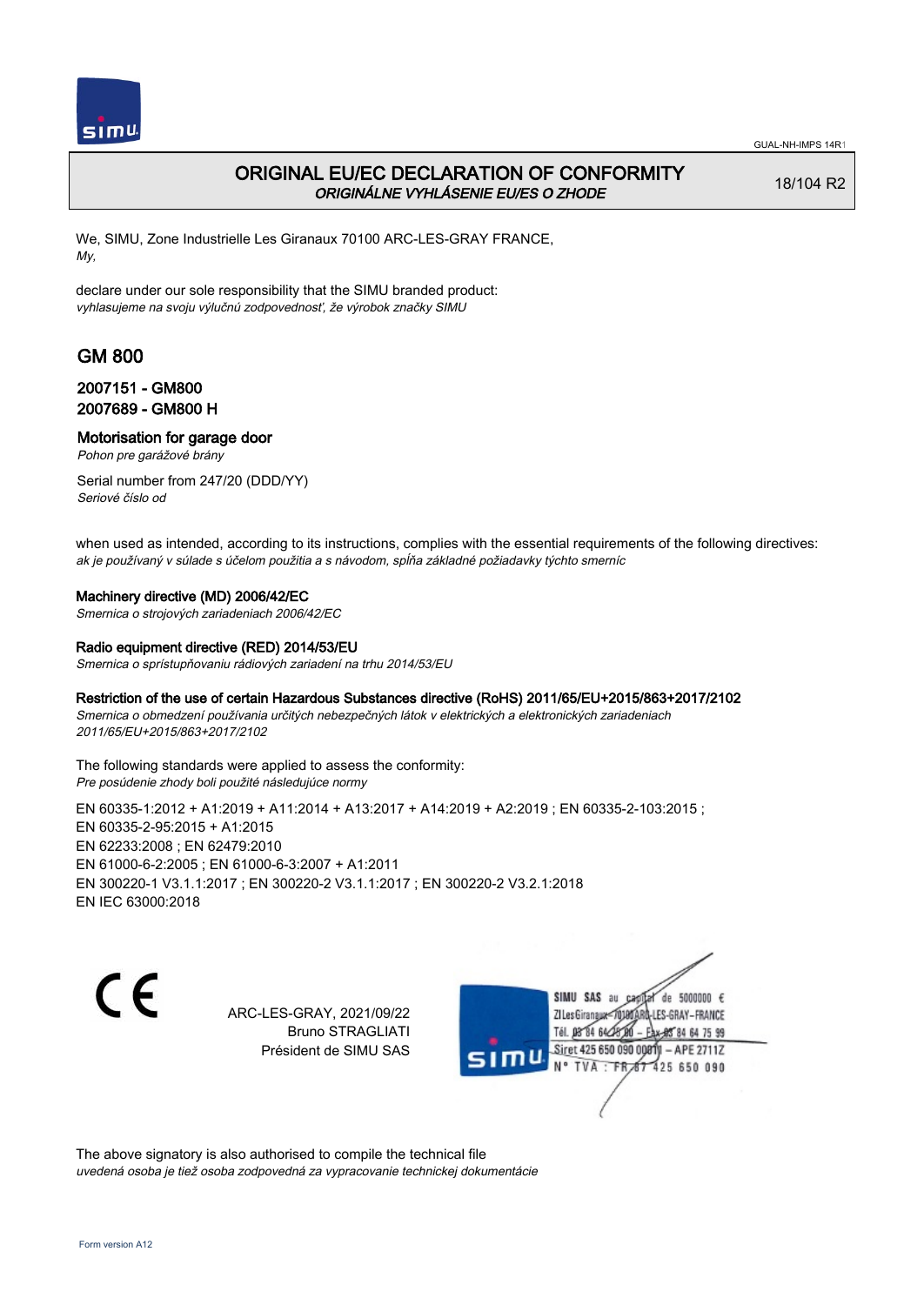

# ORIGINAL EU/EC DECLARATION OF CONFORMITY IZJAVA O SKLADNOSTI / IZJAVA O LASTNOSTIH

18/104 R2

We, SIMU, Zone Industrielle Les Giranaux 70100 ARC-LES-GRAY FRANCE, Mi,

declare under our sole responsibility that the SIMU branded product: S polno odgovornostjo izjavljamo, da izdelki blagovne znamke SIMU

# GM 800

## 2007151 - GM800 2007689 - GM800 H

Motorisation for garage door

Motorizacija garažnih vrat

Serial number from 247/20 (DDD/YY) 'Serijska številka

when used as intended, according to its instructions, complies with the essential requirements of the following directives: ko se uporabljajo v skladu z namembnostjo in navodili, ustrezajo bistvenim zahtevam naslednjih direktiv

### Machinery directive (MD) 2006/42/EC

Direktiva o strojih 2006/42/EC

### Radio equipment directive (RED) 2014/53/EU

Ditrektiva o Radijski opremi 2014/53/EU

### Restriction of the use of certain Hazardous Substances directive (RoHS) 2011/65/EU+2015/863+2017/2102

Direktiva RoHS 2011/65/EU+2015/863+2017/2102

The following standards were applied to assess the conformity: Za preverjanje skladnosti so bili uporabljeni naslednji standardi

EN 60335-1:2012 + A1:2019 + A11:2014 + A13:2017 + A14:2019 + A2:2019 ; EN 60335-2-103:2015 ; EN 60335‑2‑95:2015 + A1:2015 EN 62233:2008 ; EN 62479:2010 EN 61000‑6‑2:2005 ; EN 61000‑6‑3:2007 + A1:2011 EN 300220‑1 V3.1.1:2017 ; EN 300220‑2 V3.1.1:2017 ; EN 300220‑2 V3.2.1:2018 EN IEC 63000:2018

 $\epsilon$ 

ARC-LES-GRAY, 2021/09/22 Bruno STRAGLIATI Président de SIMU SAS

SIMU SAS au de 5000000  $\epsilon$ ZI Les Giranaux<7 LES-GRAY-FRANCE Tél. 08 R4 64 2 64 75 99 Siret 425 650 090 00811  $-$  APF 27117 125 650 090

The above signatory is also authorised to compile the technical file Podpisnik, naveden zgoraj, je pooblaščen tudi za pripravo tehnične dokumentacije